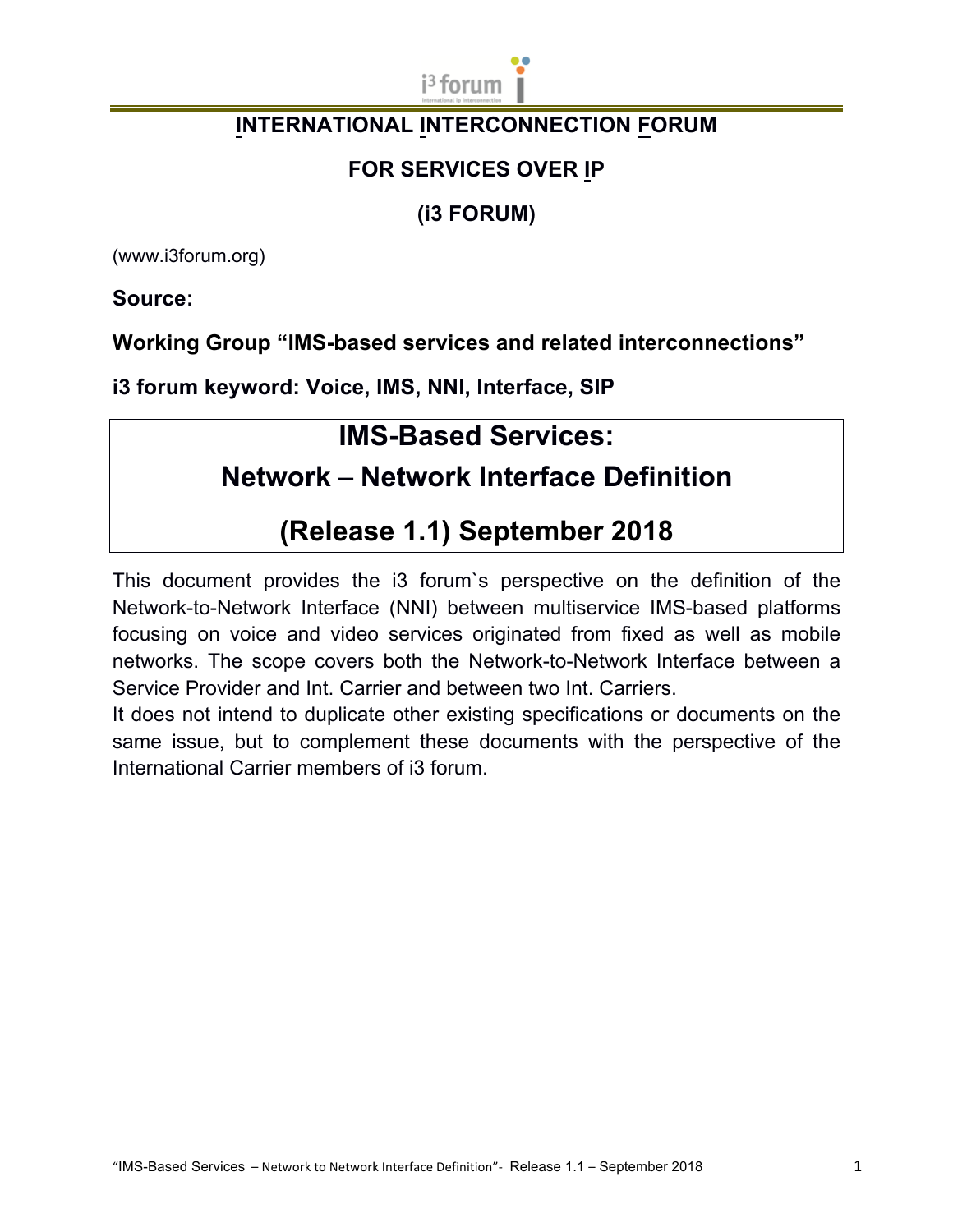#### **EXECUTIVE SUMMARY**

Over the last three years, the rise of LTE technology in mobile networks together with the increasing FTTx deployment in the access section of fixed networks have been pushing the implementation of IMS-based services at the international level.

i<sup>3</sup> forum

This process started in Asia and in the USA, and more recently also in Europe, aiming to the offering of Voice over LTE (VoLTE)/Video over LTE (ViLTE) services with HD capabilities.

In the wake of this trend, i3 forum has considered a priority to deliver a set of documents devoted to describing the architectures, the interfaces, the protocols to be adopted for the support of International IMS (IP Multimedia Subsystem) services between two IMS Service Providers or between an IMS Service Provider and non IMS Service Provider adopting, in compliance with previous deliverables, an IPX model at the transport level.

In this framework this i3 forum deliverable focuses on the definition of the Network-to-Network Interface between two International Carriers (i.e. IPX Providers) or between an FNO/MNO (i.e. IMS Service Provider) and an International Carrier addressing:

- 1) the identification of the most common transport layer interfaces together with the endorsement of the recognised worldwide standards for signalling protocols and QoS/DSCP traffic classification;
- 2) a list of recommended codecs for voice and video services and a discussion of the most common security actions at the transport layer.

The document is complemented with three Annexes which aim to facilitate and reduced the implementation time of IMS NNI devoted to:

- 3) the engineering guidelines for audio codecs;
- 4) some alternatives for service configuration at NNI considering IMS and legacy services to be assumed as "*best implementation practices*";
- 5) interconnection forms for four services Voice over IP, Voice over IMS, ViLTE and Diameter Signalling in order to provider a "*track*" to be followed by the interconnecting parties.

*The final objective of the document, together with a companion i3 forum document devoted to IMS service interoperability, is to provide a unique analysis of the impact on Carriers' / IPX Providers'* platforms of the provisioning of IMS-based services. The focus is given not only to the selection of the *proper standard(s) to be adopted within a comprehensive IPX architectural and commercial model, but* also to the discussion of the various alternatives to be faced and their related results with respect to the *end-to-end service.*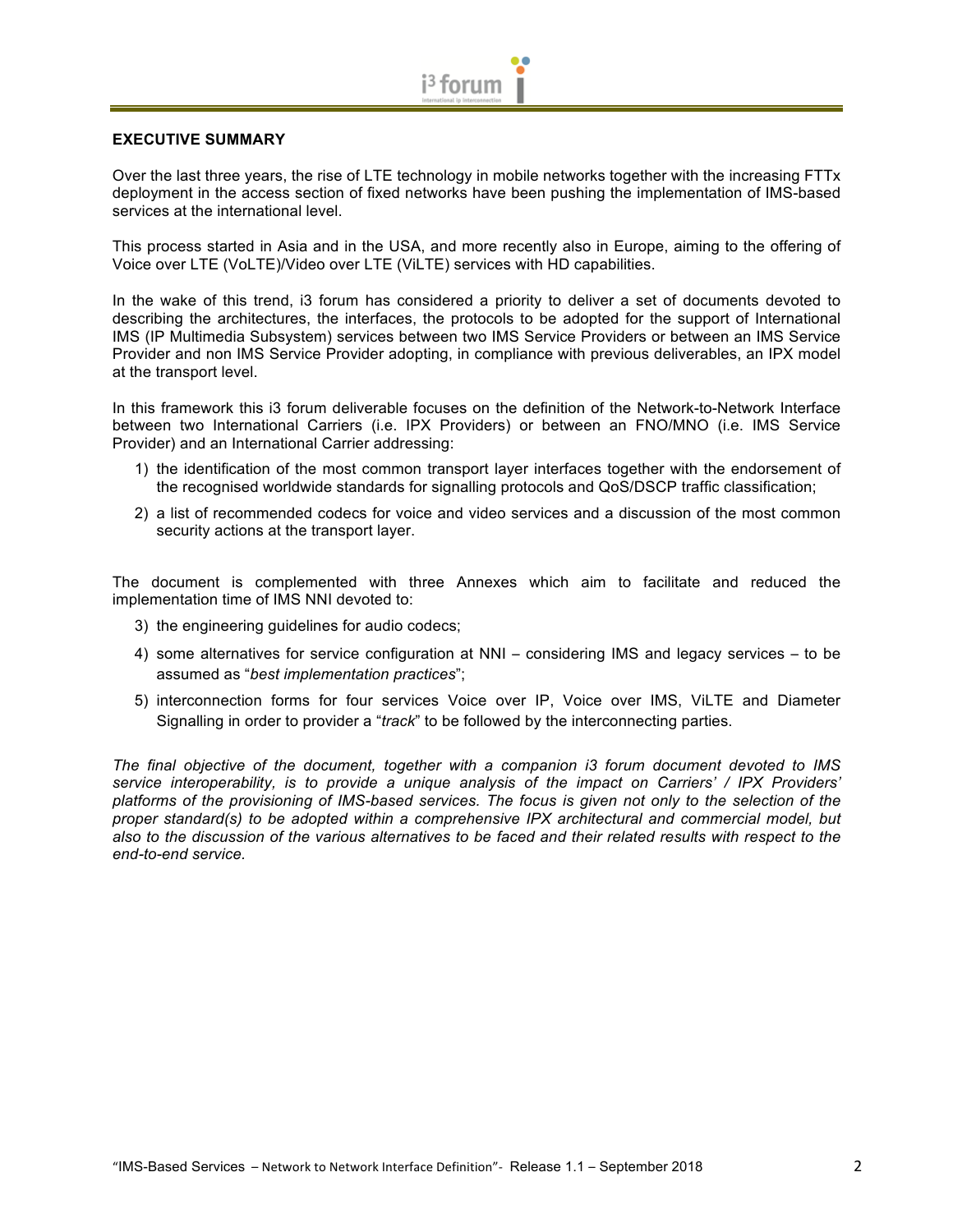

### **Table of Contents**

| 1.  |       |  |  |  |  |  |
|-----|-------|--|--|--|--|--|
| 2.  |       |  |  |  |  |  |
| 3.  |       |  |  |  |  |  |
| 4.  |       |  |  |  |  |  |
|     | 4.1   |  |  |  |  |  |
|     | 4.1.1 |  |  |  |  |  |
|     | 4.1.2 |  |  |  |  |  |
|     | 4.1.3 |  |  |  |  |  |
|     | 4.2   |  |  |  |  |  |
|     | 4.3   |  |  |  |  |  |
|     | 4.4   |  |  |  |  |  |
| 5.  |       |  |  |  |  |  |
|     | 5.1   |  |  |  |  |  |
|     | 5.2   |  |  |  |  |  |
|     | 5.3   |  |  |  |  |  |
|     | 5.3.1 |  |  |  |  |  |
| 6.  |       |  |  |  |  |  |
|     | 6.1   |  |  |  |  |  |
|     | 6.2   |  |  |  |  |  |
|     | 6.3   |  |  |  |  |  |
|     | 6.4   |  |  |  |  |  |
|     | 6.5   |  |  |  |  |  |
|     | 6.6   |  |  |  |  |  |
|     | 6.7   |  |  |  |  |  |
|     | 6.8   |  |  |  |  |  |
|     | 6.8.1 |  |  |  |  |  |
|     | 6.8.2 |  |  |  |  |  |
| 7.  |       |  |  |  |  |  |
| 8.  |       |  |  |  |  |  |
| 9.  |       |  |  |  |  |  |
|     | 9.1   |  |  |  |  |  |
|     | 9.2   |  |  |  |  |  |
| 10. |       |  |  |  |  |  |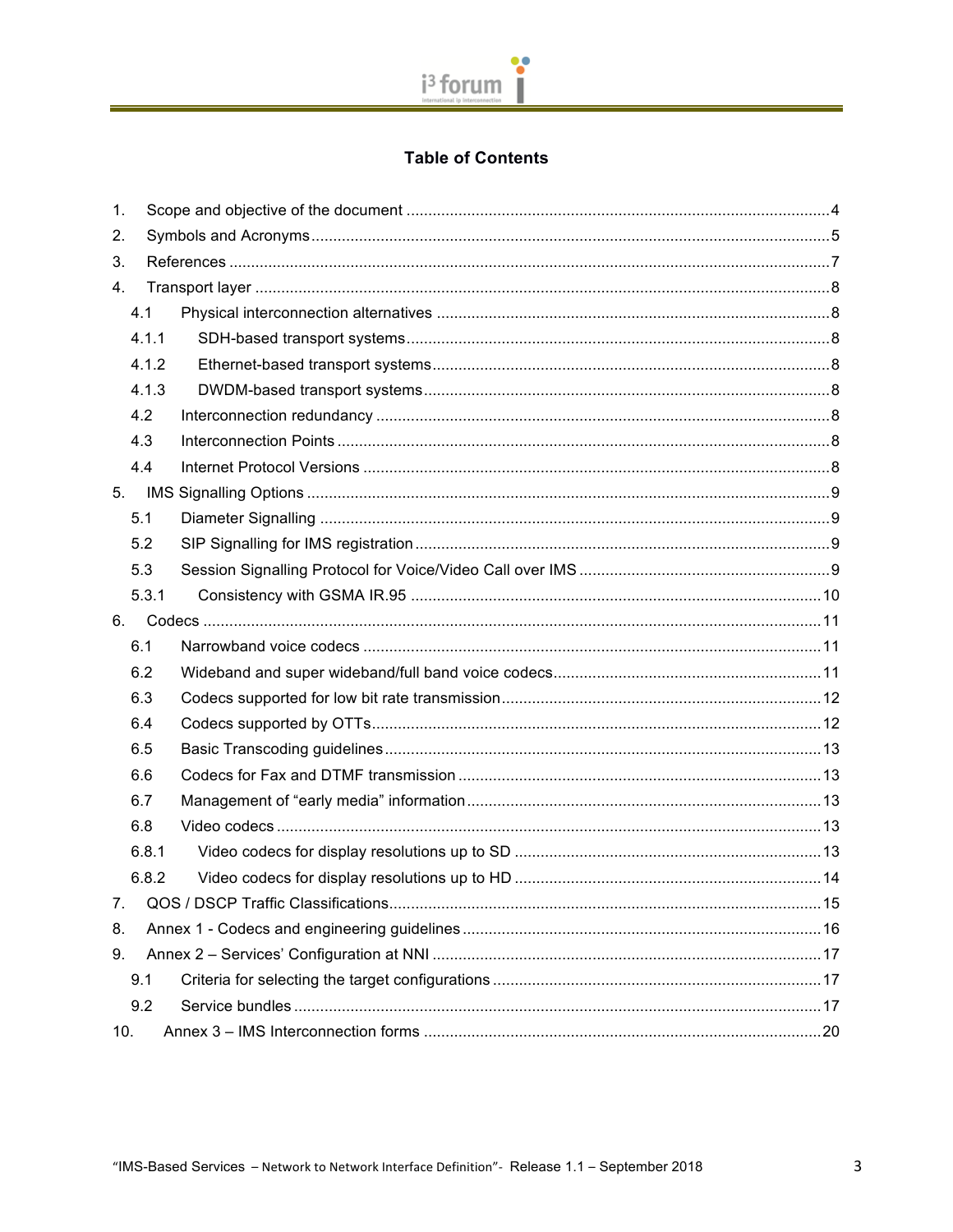

# **1. Scope and objective of the document**

Over the last three years, the rise of LTE technology in mobile networks together with the increasing FTTx deployment in the access section of fixed networks have been pushing a strong interest for IMS-based services at the international level.

The mentioned technological development is matched at the service level by the wide-spread growth of LTE data services and by the deployments in Asia and in the USA, and more recently also in Europe, of Voice over LTE (VoLTE)/Video over LTE (ViLTE) services with HD capabilities.

In the wake of this trend, i3 forum has considered a priority to deliver a set of documents devoted to describing the architectures, the interfaces, the protocols to be adopted for the support of International IMS (IP Multimedia Subsystem) services between two IMS Service Providers or between an IMS Service Provider and non IMS Service Provider adopting, in compliance with previous deliverables, an IPX model at the transport level.

In this framework this i3 forum deliverable focuses on the definition of the Network-to-Network Interface between two International Carriers (i.e. IPX Providers) or between an FNO/MNO (i.e. IMS Service Provider) and an International Carrier addressing:

- 1) the identification of the most common transport layer interfaces (Sec. 4);
- 2) the endorsement of 3GPP specification for signalling protocols (Sec. 5) and of GSMA QoS/DSCP traffic classification (Sec. 7) as well as the recommended codecs for voice and video services (sec. 6);

The document is complemented with three Annexes which aim to facilitate and reduced the implementation time of IMS NNI devoted to:

- 5) the engineering guidelines for audio codecs;
- 6) some alternatives for service configuration at NNI considering IMS and legacy services to be assumed as "*best implementation practices*";
- 7) interconnection forms for four services Voice over IP, Voice over IMS, ViLTE and Diameter Signalling in order to provider a "*track*" to be followed by the interconnecting parties.

*The final objective of the document, together with a companion i3 forum document devoted to IMS service interoperability, is to provide a unique analysis of the impact on Carriers' / IPX Providers'* platforms of the provisioning of IMS-based services. The focus is given not only to the selection of the *proper standard(s) to be adopted within a comprehensive IPX architectural and commercial model, but* also to the discussion of the various alternatives to be faced and their related results with respect to the *end-to-end service.*

In this document, though the interconnection between two IMS-based Service Providers can always be provided by a generic International Carrier, since IPX is the recommended model by i3 forum and GSMA for supporting such interconnection, from Sec. 4 onwards, the terminology IPX Provider is always used for identifying an International Carrier.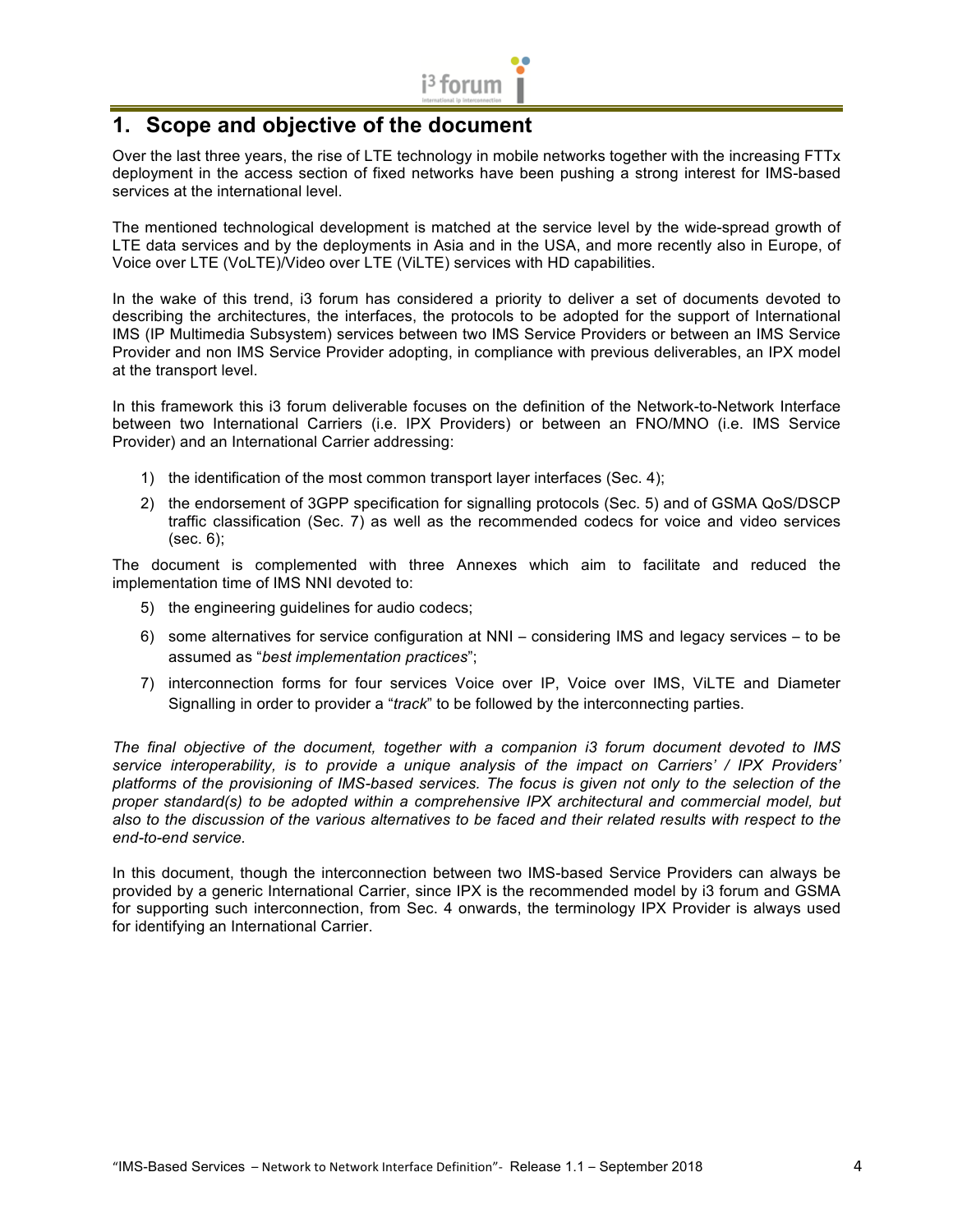# **2. Symbols and Acronyms**

| 3GPP          | 3rd Generation Partnership Project                                                                                         |
|---------------|----------------------------------------------------------------------------------------------------------------------------|
| AMR-NB        | <b>Adaptive Multi-Rate Narrow Band</b>                                                                                     |
| AMR-WB        | Adaptive Multi-Rate Wide Band                                                                                              |
| <b>BGCF</b>   | <b>Breakout Gateway Control Function</b>                                                                                   |
| <b>BSS</b>    | <b>Business Support System</b>                                                                                             |
| <b>CSCF</b>   | <b>Call Switching Control Function</b>                                                                                     |
| Diffserv      | <b>Differentiated Services</b>                                                                                             |
| <b>DNS</b>    | Domain Name Service                                                                                                        |
| <b>DSCP</b>   | Differentiated Services Code Point                                                                                         |
| <b>DTMF</b>   | Dual-Tone Multi-Frequency                                                                                                  |
| <b>DTX</b>    | Discontinuous Transmission                                                                                                 |
| <b>DWDM</b>   | Dense Wavelength Division Multiplexing                                                                                     |
| <b>ENUM</b>   | E.164 NUmber Mapping                                                                                                       |
| <b>EPC</b>    | <b>Evolved Packet Core</b>                                                                                                 |
| <b>ETSI</b>   | European Telecommunications Standards Institute                                                                            |
| <b>FTTx</b>   | Fiber To The "x" (n=network, c=curb, b=building, h=home)                                                                   |
| <b>GPRS</b>   | <b>General Packet Radio Service</b>                                                                                        |
| <b>GRX</b>    | <b>GPRS Roaming eXchange</b>                                                                                               |
| <b>GSM</b>    | Global System for Mobile Communications                                                                                    |
| HD            | <b>High Definition</b>                                                                                                     |
| <b>HSS</b>    | <b>Home Subscriber Service</b>                                                                                             |
| <b>IBCF</b>   | Interconnection Border Control Function                                                                                    |
| Ici           | Reference Point between an IBCF and another IBCF belonging to a different IM CN                                            |
|               | subsystem network                                                                                                          |
| <b>I-CSCF</b> | Interrogating CSCF                                                                                                         |
| <b>IEEE</b>   | Institute of Electrical and Electronic Engineers                                                                           |
| <b>IETF</b>   | Internet Engineering Task Force                                                                                            |
| <b>II-NNI</b> | Inter-IMS NNI                                                                                                              |
| <b>IMS</b>    | IP Multimedia Subsystem                                                                                                    |
| <b>IPLC</b>   | <b>International Private Leased Circuit</b>                                                                                |
| <b>IPSec</b>  | IP Security                                                                                                                |
| IPv4 / v6     | Internet Protocol version 4 / version 6                                                                                    |
| <b>IPX</b>    | IP eXchange                                                                                                                |
| <b>ISUP</b>   | <b>ISDN User Part</b>                                                                                                      |
| <b>ITU</b>    | International Telecommunications Union                                                                                     |
| Izi           | Reference Point between a TrGW and another TrGW or media handling node belonging to a<br>different IM CN subsystem network |
| <b>LBO</b>    | Local Break Out                                                                                                            |
| <b>LBO</b>    | Long Term Evolution                                                                                                        |
| <b>MNO</b>    | Mobile Network Operator                                                                                                    |
| <b>MPLS</b>   | Multi Protocol Label Switching                                                                                             |
| <b>NAT</b>    | <b>Network Address Translation</b>                                                                                         |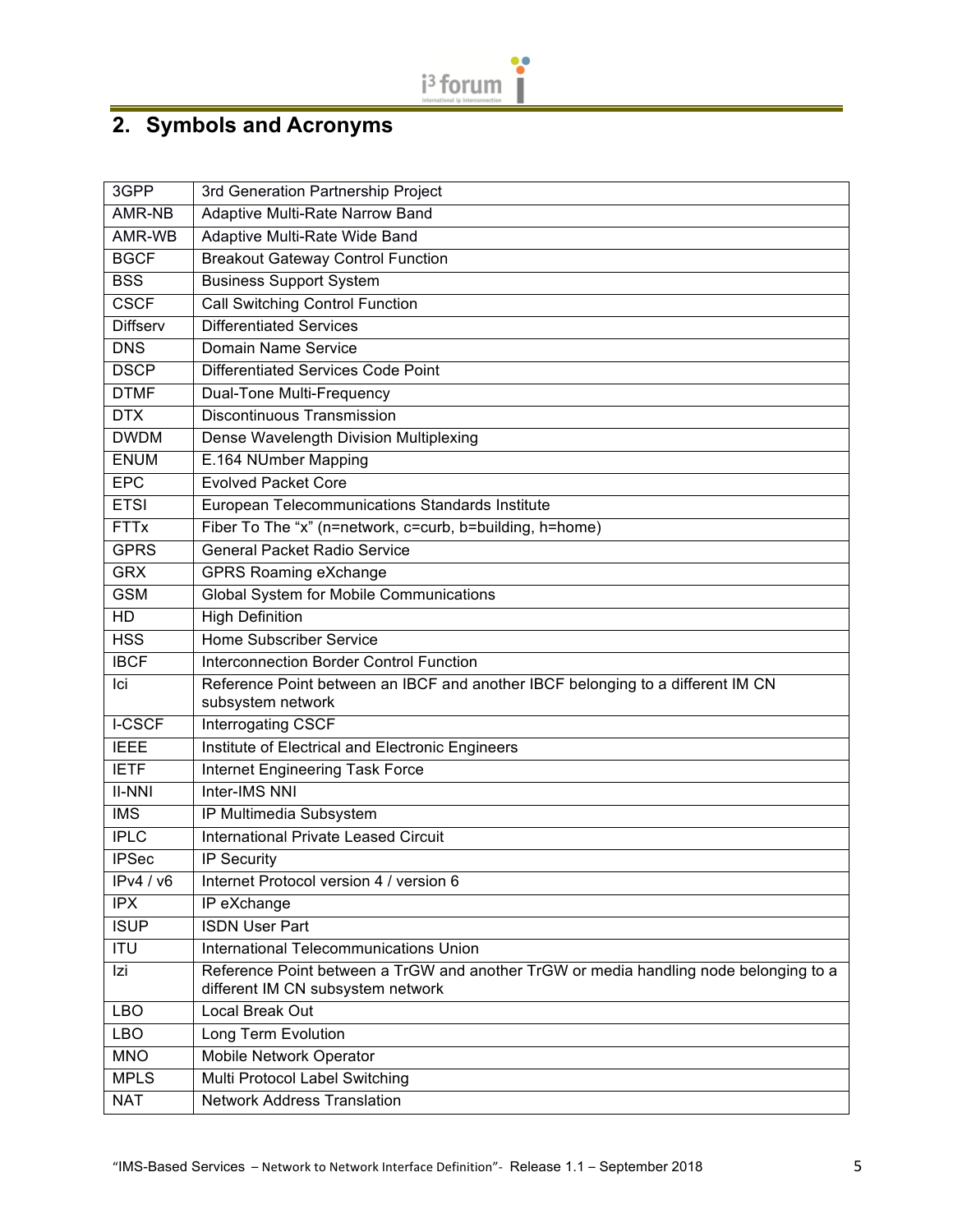| forum            |                                            |  |  |  |
|------------------|--------------------------------------------|--|--|--|
| <b>NB</b>        | Narrowband                                 |  |  |  |
| <b>NFV</b>       | <b>Network Function Virtualisation</b>     |  |  |  |
| <b>NGN</b>       | <b>Next Generation Network</b>             |  |  |  |
| <b>NNI</b>       | Network to Network Interface               |  |  |  |
| <b>OSS</b>       | <b>Operations Support System</b>           |  |  |  |
| <b>PAT</b>       | Port Address Translation                   |  |  |  |
| <b>PCRF</b>      | Policy and Charging Rules Function         |  |  |  |
| P-CSCF           | Proxy-CSCF                                 |  |  |  |
| <b>PDH</b>       | Plesiochronous Digital Hierarchy           |  |  |  |
| PHB              | Per-Hop Behavior                           |  |  |  |
| <b>PLMN</b>      | <b>Public Land Mobile Network</b>          |  |  |  |
| <b>PSTN</b>      | <b>Public Switched Telephone Network</b>   |  |  |  |
| PT               | Payload Type                               |  |  |  |
| $\overline{QCI}$ | <b>Quality Coded Indicator</b>             |  |  |  |
| QoS              | <b>Quality of Service</b>                  |  |  |  |
| $\overline{RCS}$ | <b>Rich Communication Suite</b>            |  |  |  |
| <b>RFC</b>       | <b>Request For Comments</b>                |  |  |  |
| <b>RTC</b>       | <b>Real Time Communication</b>             |  |  |  |
| <b>RTP</b>       | <b>Real-Time Protocol</b>                  |  |  |  |
| S8HR             | S8 Home Routing                            |  |  |  |
| <b>SBC</b>       | <b>Session Border Controller</b>           |  |  |  |
| S-CSCF           | Serving - CSCF                             |  |  |  |
| <b>SD</b>        | <b>Standard Definition</b>                 |  |  |  |
| <b>SDH</b>       | Synchronous Digital Hierarchy              |  |  |  |
| <b>SDP</b>       | <b>Session Description Protocol</b>        |  |  |  |
| SIP              | <b>Session Initiation Protocol</b>         |  |  |  |
| <b>SIP URI</b>   | SIP protocol URI                           |  |  |  |
| <b>SMS</b>       | Short Message System                       |  |  |  |
| SP               | <b>Service Provider</b>                    |  |  |  |
| <b>TCP</b>       | <b>Transmission Control Protocol</b>       |  |  |  |
| tel-URI          | Telephone URI                              |  |  |  |
| <b>TRF</b>       | <b>Transit and Roaming Function</b>        |  |  |  |
| <b>TrFO</b>      | <b>Transcoder Free Operation</b>           |  |  |  |
| <b>TrGW</b>      | <b>Transition Gateway</b>                  |  |  |  |
| <b>UDP</b>       | <b>User Datagram Protocol</b>              |  |  |  |
| <b>UMTS</b>      | Universal Mobile Telecommunications System |  |  |  |
| <b>URI</b>       | Uniform Resource Identifier                |  |  |  |
| <b>ViLTE</b>     | Video over LTE                             |  |  |  |
| <b>VLAN</b>      | Virtual Local Area Network                 |  |  |  |
| <b>VoLTE</b>     | Voice over LTE                             |  |  |  |
| <b>VPN</b>       | <b>Virtual Private Network</b>             |  |  |  |
| WebRTC           | Web Real Time Communication                |  |  |  |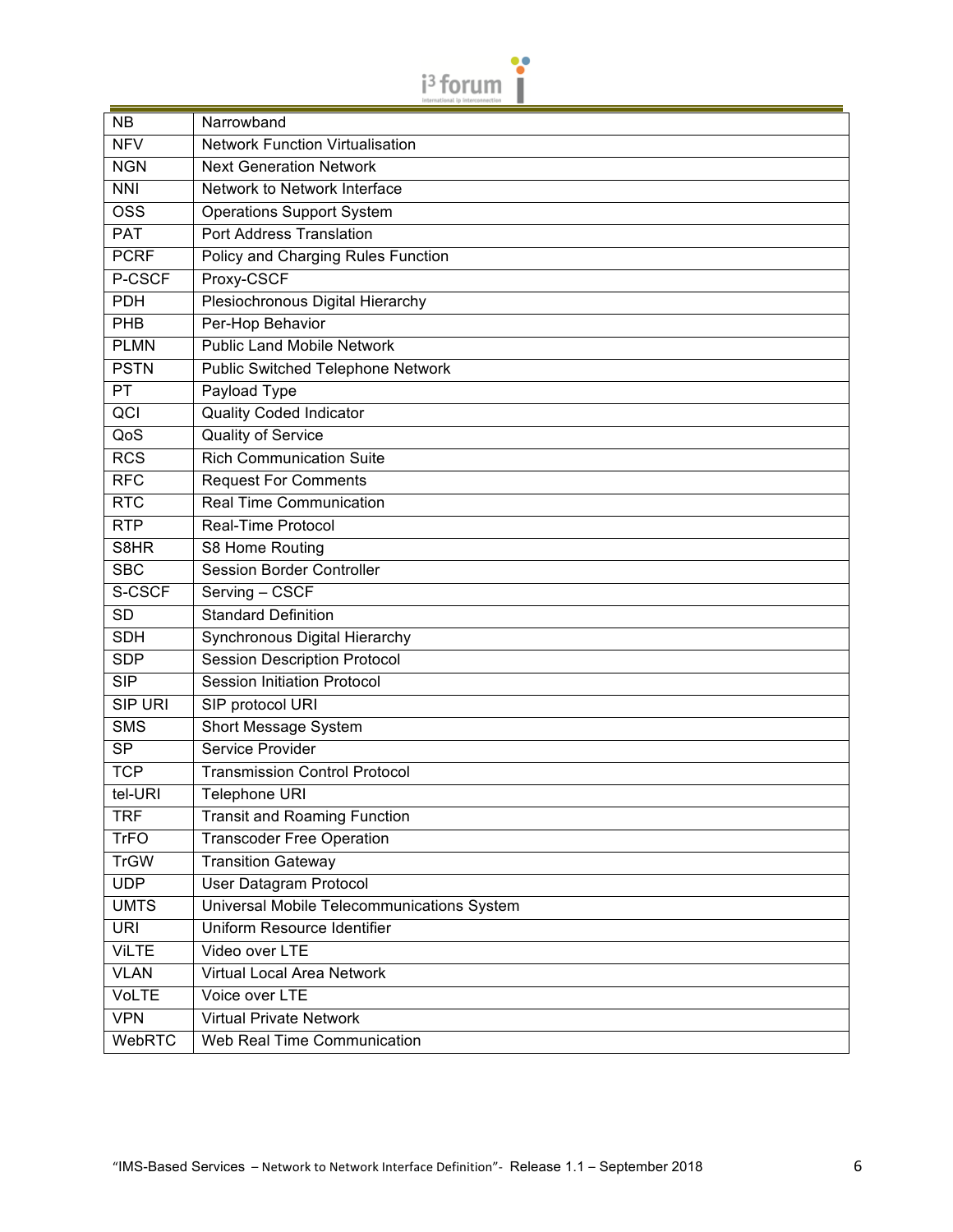## **3. References**

- [1] i3Forum, "IMS-Based Services: Service Interoperability May 2017".
- [2] 3GPP, "TS 23.228; IP Multimedia Subsystem (IMS); Stage 2".
- [3] i3Forum, "A Primer on NFV".
- [4] GSMA, "IR.34; Guidelines for IPX Provider networks (Previously Inter-Service Provider IP Backbone Guidelines)".

i<sup>3</sup> forum

- [5] GSMA, "IR.65; IMS Roaming and Interworking Guidelines".
- [6] i3forum, "Common functionalities and capabilities of an IPX platform, Release 2, May 2014".
- [7] i3forum, "LTE Data Roaming over IPX Service Schedule, Release 1, May 2014".
- [8] IETF, "RFC 3261; SIP: Session Initiation Protocol".
- [9] 3GPP, "TS 29.165; Inter-IMS Network to Network Interface".
- [10] i3forum, "Interconnection & Roaming IMS Signaling Profile, Release 3 (May 2016)".
- [11] GSMA, "IR.95; SIP-SDP Inter-IMS NNI Profile".
- [12] 3GPP, "TS 26.114; IP Multimedia Subsystem (IMS) Multimedia telephony Media handling and interaction".
- [13] GSMA, "IR.92; IMS Profile for Voice and SMS".
- [14] GSMA, "IR.94; IMS Profile for Conversational Video Service".
- [15] i3forum, "Technical Interconnection Model for International Voice Services", Release 6, (May 2014)".
- [16] i3forum, "Enabling HD voice continuity in international calls, Release 1.0, May 2014".
- [17] 3GPP, "TS 26.441; Codec for Enhanced Voice Services (EVS)".
- [18] GSMA, "IR.36; Adaptive Multirate Wide Band".
- [19] IETF, "RFC 4733; RTP Payload for DTMF Digits, Telephony Tones and Telephony Signals, December 2006".
- [20] ITU-T, "H.264 (04/2013); Advanced video coding for generic audiovisual services".
- [21] ITU-T, "Recommendation H.265 (04/2013); High efficiency video coding".
- [22] IETF, "RFC 3966; The tel URI for Telephone Numbers".
- [23] IETF, "RFC 3986; Uniform Resource Identifier (URI): Generic Syntax".
- [24] GSMA, "IR.77; Inter-Operator IP Backbone Security Requirements for Service and Inter-operator IP backbone Providers, Version 4.0, 10 November 2015".
- [25] IETF, "RFC 4867; RTP Payload Format and File Storage Format for the Adaptive Multi-Rate (AMR) and Adaptive Multi-Rate Wideband (AMR-WB) Audio Codecs", April 2007".
- [26] ITU-T Rec. G.707; Network node interface for the synchronous digital hierarchy (SDH)
- [27] ANSI T1.105 1995 American National Standard for Telecommunications, Synchronous Optical Network (SONET)
- [28] .IETF, "RFC 6386; VP8 Data Format and Decoding Guide.
- [29] ITU-T Rec. G.671; Transmission characteristics of optical components and subsystems
- [30] IETF, "RFC 1918; Address Allocation for Private Internets".
- [31] IETF, "RFC 4193, Unique Local IPv6 Unicast Addresses"
- [32] IETF, "RFC 3550; RTP: A Transport Protocol for Real-Time Applications".
- [33] IETF, "RFC 4855; Media Type Registration of RTP Payload Formats".
- [34] IETF, "RFC 6733; Diameter Base Protocol".
- [35] IETF, "RFC 3264; An Offer/Answer Model with the Session Description Protocol (SDP), (June 2002)".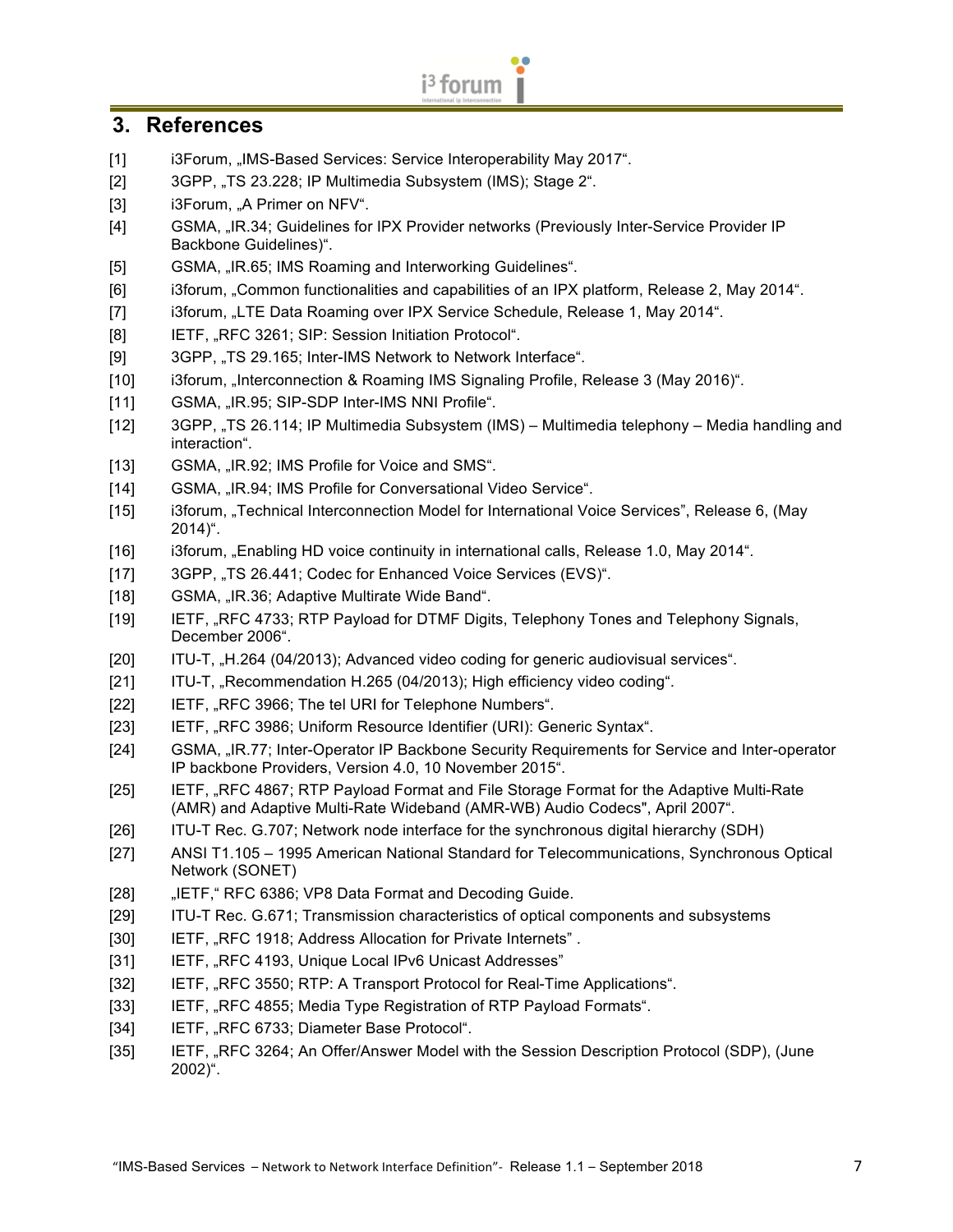# i<sup>3</sup> forum

## **4. Transport layer**

#### **4.1 Physical interconnection alternatives**

The physical interface of the interconnection can be either SDH POS – based, Ethernet-based (i.e. fast-Ethernet, gigabit-Ethernet or 10 gigabit-Ethernet) or DWDM-based.

#### **4.1.1 SDH-based transport systems**

The ITU-T Recommendations G. Series shall be considered as reference documents: ITU T Rec. G.707. For North America another reference document is ANSI T1.105.

#### **4.1.2 Ethernet-based transport systems**

The IEEE recommendations 802.3 for Ethernet communication together with enhanced Ethernet technologies such as fast-Ethernet, gigabit-Ethernet and 10 gigabit-Ethernet have to be considered (e.g. ISO/CIE 8802-3). This includes MEF standards for Carrier Ethernet connections.

#### **4.1.3 DWDM-based transport systems**

For the public interconnection configurations, a DWDM channel can be provisioned for interconnecting two carries. The ITU-T Recommendations G. Series shall be considered as reference documents: ITU-T Rec. G.671 [29**]**

#### **4.2 Interconnection redundancy**

The level of redundancy of a specific interconnection can be enhanced by increasing the number of involved Border Functions, by increasing the number of involved PE routers using geographical separation or by increasing the number of diverse network links involved.

#### **4.3 Interconnection Points**

IPX Providers can implement both direct (i.e. bilateral) interconnections and shared (i.e. multilateral) interconnections. A shared multilateral interconnection can be implemented in private and/or public locations where IPX Providers can meet.

The private locations would be those set up by a group of IPX Providers and the public ones will be those created by a third party with open access to IPX Providers. The GSMA has identified/set-up three public locations (Peering Points) in AMS-IX Amsterdam, Equinix Ashburn and Equinix Singapore for IPX services.

#### **4.4 Internet Protocol Versions**

Bilateral international VoIP interconnections may occur using either IPv4 or IPv6 network protocols; in the context of this document IP refers to both IPv4 and IPv6 addressing versions. IPv4 refers to the commonly deployed protocol version using 32 bit addressing and IPv6 to the protocol version using 128 bit addressing.

The introduction of the IPv6 addresses, partitions the Public Internet into two separate networks, the IPv4 Public Internet and the IPv6 Public Internet. In the scope of bilateral international interconnections, the introduction of this addressing scheme requires carriers to be capable of managing both schemes for private as well as public interconnections.

Private addresses discussed in this section refer to either RFC 1918 [30] addresses for IPv4 or RFC 4193 **Error! Reference source not found.** for IPv6.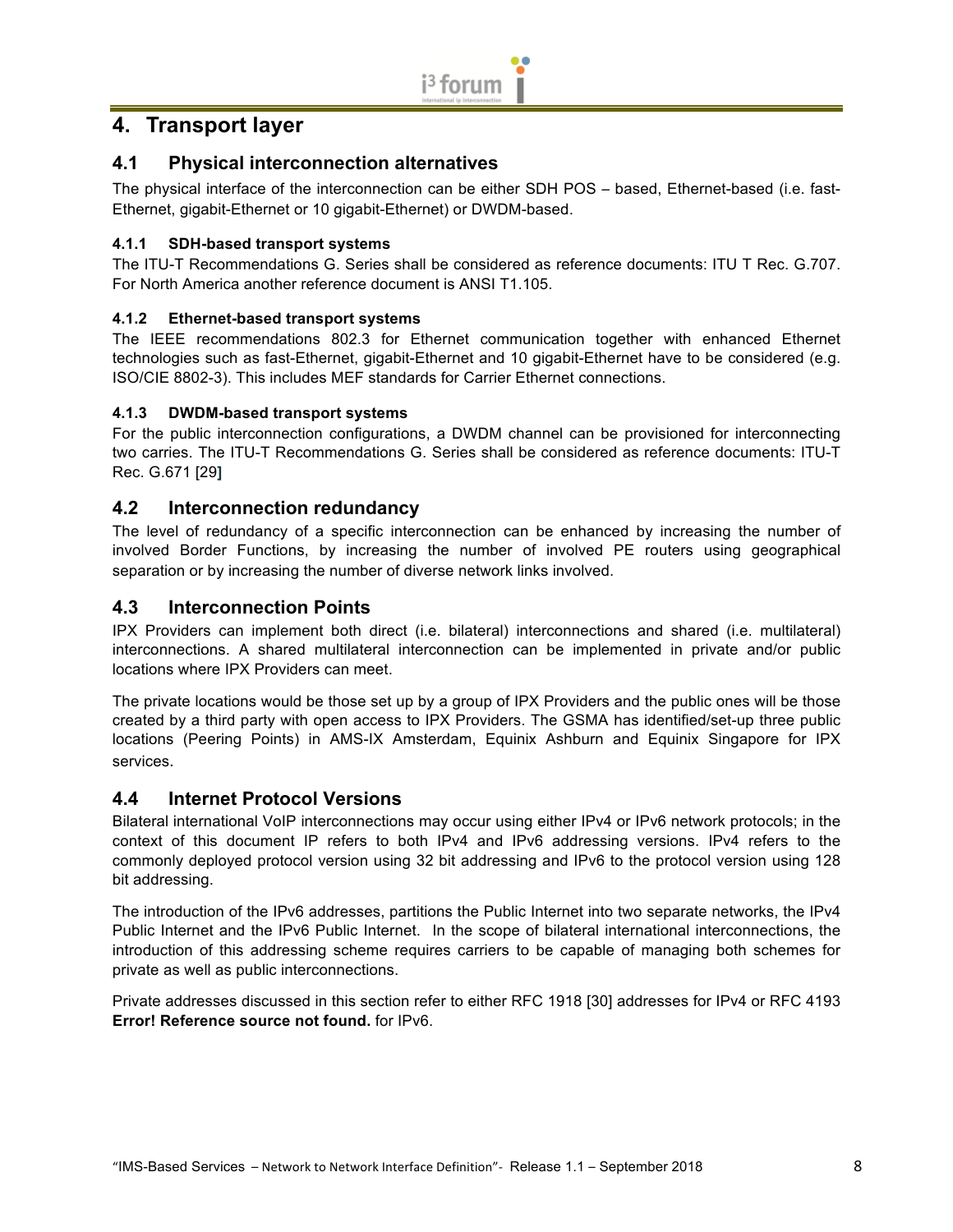# **5. IMS Signalling Options**

#### **5.1 Diameter Signalling**

For Diameter Signalling (see RFC 6733 [**34**]) related to IMS services, i3forum recommends no changes to what is already specified in "*LTE Data Roaming over IPX Service Schedule*"[7]. Specifically, the principles and methods related to Diameter signaling accounting, policing and charging have to be maintained.

#### **5.2 SIP Signalling for IMS registration**

For the time being, there is neither a specification nor market experience examples of how to deal commercially with the flow of signalling information for IMS registration generated by roaming end-users, since this traffic is not present in 2G/3G roaming cases.

i3forum considers this type of traffic as chargeable traffic, which represents a component of the total traffic exchanged between the visited network and the home network for roaming customers. This applies for the signalling messages sent by both home and visited network (or an in-between IPX provider).

#### **5.3 Session Signalling Protocol for Voice/Video Call over IMS**

Given that IMS is a platform for an all-IP suite of services, *interconnection, interworking and interoperability* with legacy signalling protocols as well as with other Internet services has been one of the guiding principles of its specification. Another IMS core concept is "*independence*", in the sense that all the services deployed rely on a single and unique protocol for session establishment and control.

The protocol that fulfils these two objectives is SIP (Session Initiation Protocol), an IETF standard widely deployed among Service Providers and IPX Providers. In this respect, it is worth quoting the 3GPP specification TS 23.228 [2]: *"In order to achieve access independence and to maintain a smooth interoperation with wireline terminals across the Internet, the IP multimedia subsystem attempts to be conformant to IETF "Internet standards". Therefore, the interfaces specified conform as far as possible to IETF "Internet standards" for the cases where an IETF protocol has been selected, e.g. SIP."*

The SIP protocol specification document is IETF RFC 3261 [8]. SIP provides the primitives to be used for implementing different services, and specifies the signalling message, its format, and the related content needed in order to achieve:

- Device registration onto an IMS platform;
- Session Establishment, including media negotiation;
- Session Modification:
- In-session notifications and messages;
- Session Termination.

For the exchange of content type of the session (voice, video, chat messages...), although SIP itself does not mandate a specific protocol, Session Description Protocol (SDP) is the de facto standard. Every SIP compliant device is able to negotiate the attributes of a session through the exchange of SDP content embedded in regular SIP messages. The 3GPP specification TS 29.165 [9] addresses the Inter-IMS Network to Network Interface (II-NNI) in order to support end-to-end service interoperability through a detailed SIP Profile. The recommendation specifies which SIP methods and headers should be supported by the entities present at that interface.

The SIP IMS signalling as recommended in 3GPP TS 29.165 [9], together with SDP for media information exchange, shall therefore be supported by all the IMS Service Providers, both within their networks and in the Network to Network Interface (II-NNI). A Carrier / IPX Provider has to manage SIP signalling for session based services for terminating a call between two Service Providers without any roaming party and for managing a roaming call. For both cases i3 forum endorsed the recommendations in the document "Interconnection & Roaming IMS Signaling Profile Release 3 (May 2016) [10]. The document provides an operational specification of the 3GPP document, whereby each table entry describing the SIP IMS Profile, has been analysed as either being endorsed, modified or marked as not applicable for an international voice service.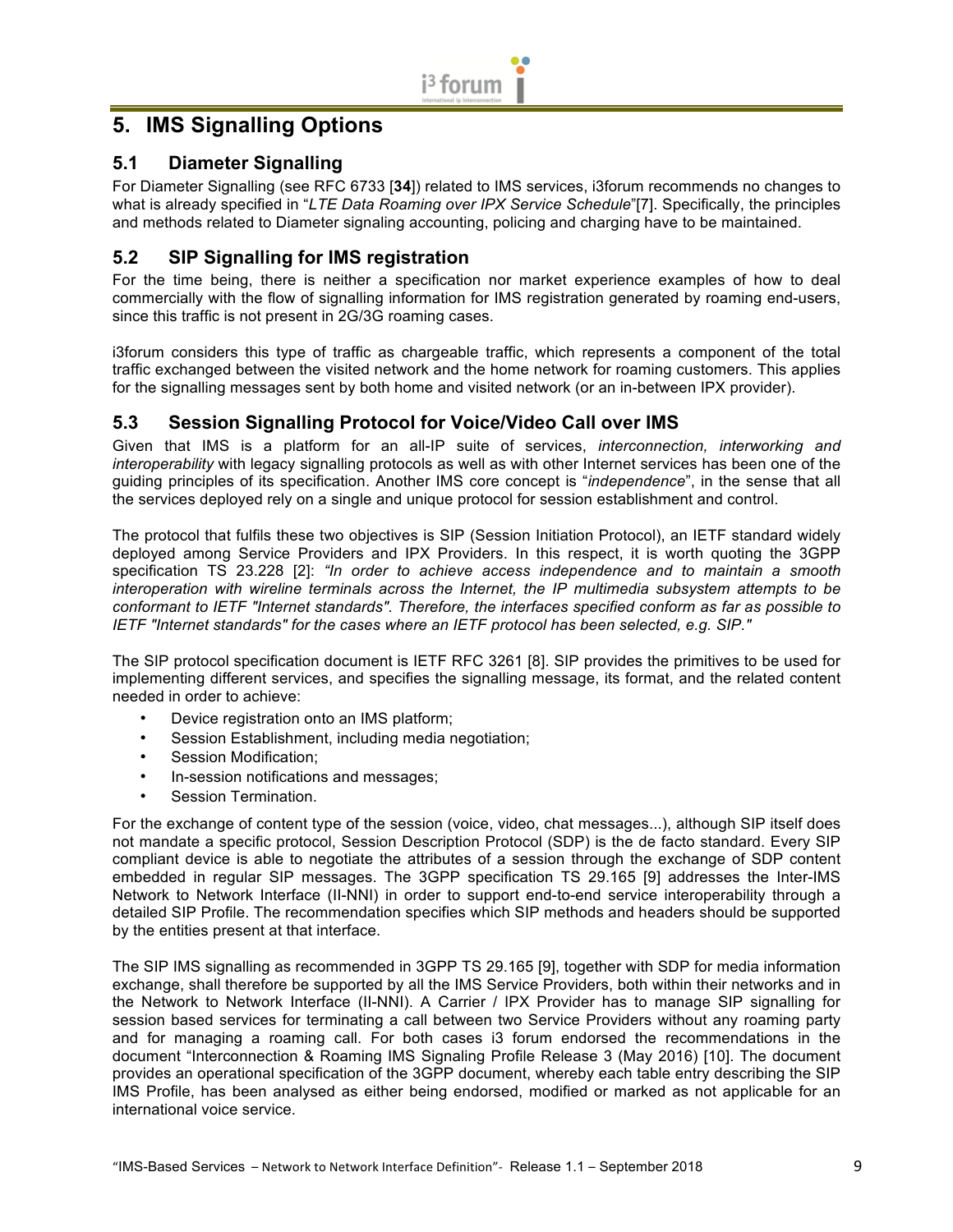

#### **5.3.1 Consistency with GSMA IR.95**

In PRD IR.95 [11] GSMA has defined a SIP/SDP profile for the interconnection and roaming NNI between IMS networks. This profile covers several IMS based services: VoLTE, Video Call, SMSoIP and RCS services as described in the relevant PRDs. In the document i3F - Interconnection & Roaming IMS Signalling Profile Rel. 3 [10] the i3 Forum has defined a minimum profile for the basic (i.e. excluding supplementary services) voice and video service, SMS and RCS.

Both profiles are based on 3GPP TS 29.165 Rel. 11 [9] and most of the differences between the two profiles can be explained by the difference of services in scope. Two examples of current differences between the two profiles are:

- IR.95 mandates for the UE as audio codecs AMR, AMR-WB, and for interoperability with non-3GPP, G.711. Other codecs (e.g. G.722 and G.729) are for bilateral agreement and out of scope, while i3 Forum defines AMR-WB, G.722, G.711 and G.729 as mandatory and AMR as optional (see also section 7 of this document);
- For routing of outgoing SIP sessions over the II-NNI, IR.95 mentions three scenarios based on SIP URIs, while the Tel URI is classified as 'not applicable'. i3 forum takes both Tel URI and SIP URI into account (see also Section 8 of this document)

i3 forum intends to endorse the SIP/SDP profile as defined in the GSMA IR.95 document [11],however it is recognized that small discrepancies could exist which will be reviewed in the future.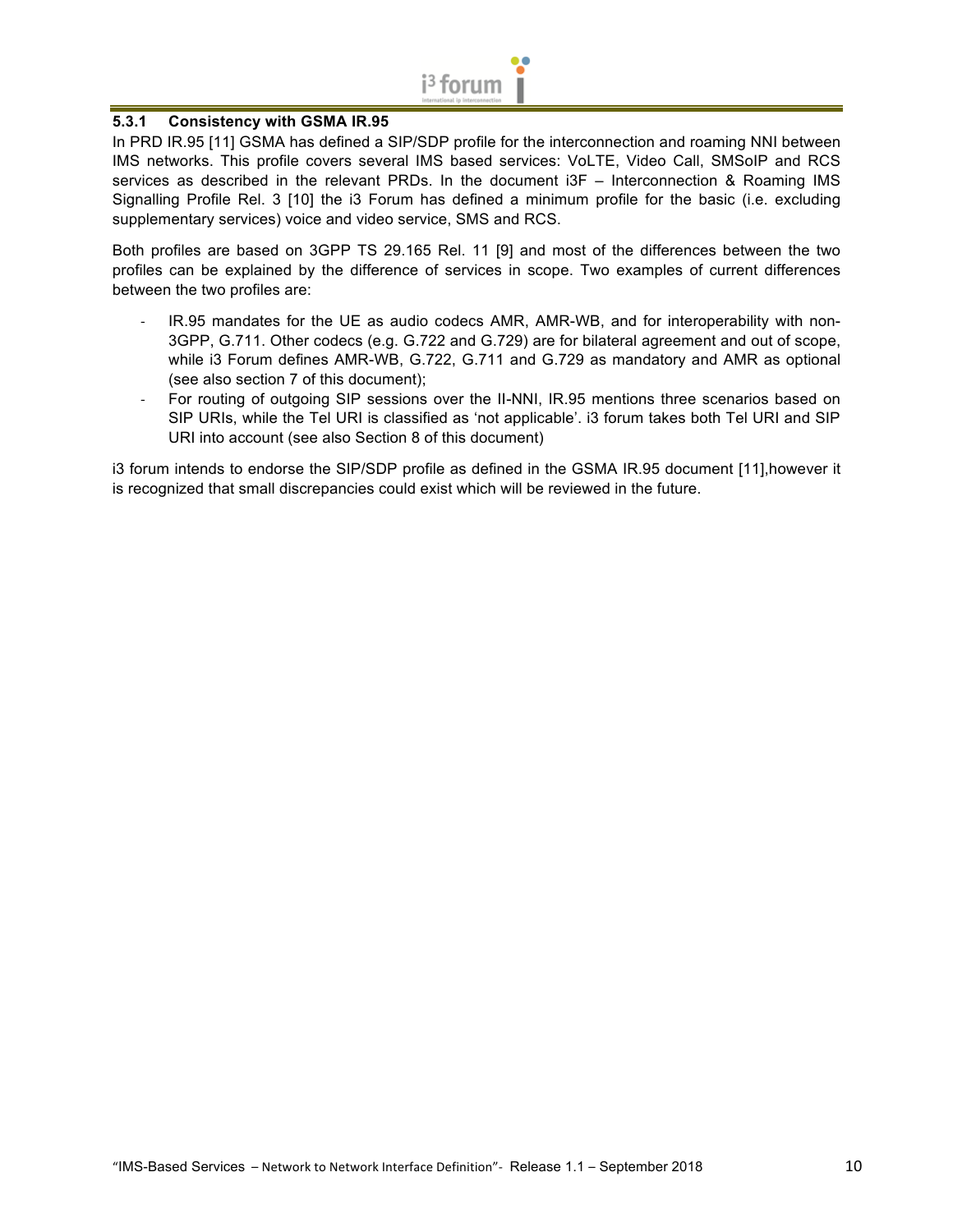## **6. Codecs**

Many different coding schemes have been defined, implemented and used for international voice and video services. In an IMS framework, a reduced set of codecs has been standardized in order to guarantee the end-to-end interoperability and quality of service. More specifically, the media requirements have been specified by 3GPP in TS 26.114 [12] for both mobile and fixed access to the IMS core platform and GSMA confirmed this specification with regard to VoLTE (IR. 92 [13]) and Video over LTE (IR.94  $[14]$ ).

i<sup>3</sup> forum

In the scope of this document these codecs are divided into 2 categories: narrowband codecs for standard quality communication and wideband codecs for high definition communications. Codecs used in OTT Apps are also shortly discussed.

#### **6.1 Narrowband voice codecs**

Narrowband codecs reproduce the audio bandwidth of the PSTN and it is expected that they will be used in IMS-based voice networks for some time.

IPX Providers shall be able to carry all voice media flows encoded as per any of the i3 forum narrowband recommended codecs, to be considered mandatory in this context, listed in the Figure 4 below and shall allow the negotiation of these codecs between both originating and terminating Service Providers.

| Group 1. Mandatory Narrow band codecs                                                                                                    | <b>Group 2. Optional Narrow band codecs</b>                                                                                                                                             |
|------------------------------------------------------------------------------------------------------------------------------------------|-----------------------------------------------------------------------------------------------------------------------------------------------------------------------------------------|
| $G.711$ A-law, $\mu$ -law 64 kbit/s<br>(Mandatory in network for interworking between<br>IMS networks and other IMS or non IMS networks) | AMR-NB<br>(Mandatory in terminals using 3GPP access to<br>the IMS and in IMS Media Gateways. It is likely<br>that the usage of this codec will spread with the<br>development of VoLTE) |
| G.729, G.729a, G.729b, G.729ab 8kbit/s<br>(For interworking with existing VoIP networks and<br>support of existing VoIP terminals)       |                                                                                                                                                                                         |

#### **Figure 4 - Mandatory and Optional Narrow Band Codecs for Voice**

Note: as far as the conversion between G.711 A-law and G.711 μ-law is concerned, the existing conventions apply (i.e. conversion will be done by the countries using the μ-law).

Provided that at least one of the mandatory codecs is present in the session description protocol (SDP) offer, and provided that at least one of the mandatory codecs is supported by both originating and terminating Service Providers, then codec negotiation is guaranteed to be successful. For destinations where one of the mandatory codecs is not available by the IPX P, these destinations shall be disclosed to the SP.

Specific engineering guidelines for the usage of these codecs are given in Annex 1 of this document and in the i3 forum deliverable "*Technical Interconnection Model for International Voice Services", Release 6, May 2014"[*15].

#### **6.2 Wideband and super wideband/full band voice codecs**

There is a general trend towards the increased use of wideband codecs. They provide superior voice quality and this can reduce voice quality degradation due to transcoding.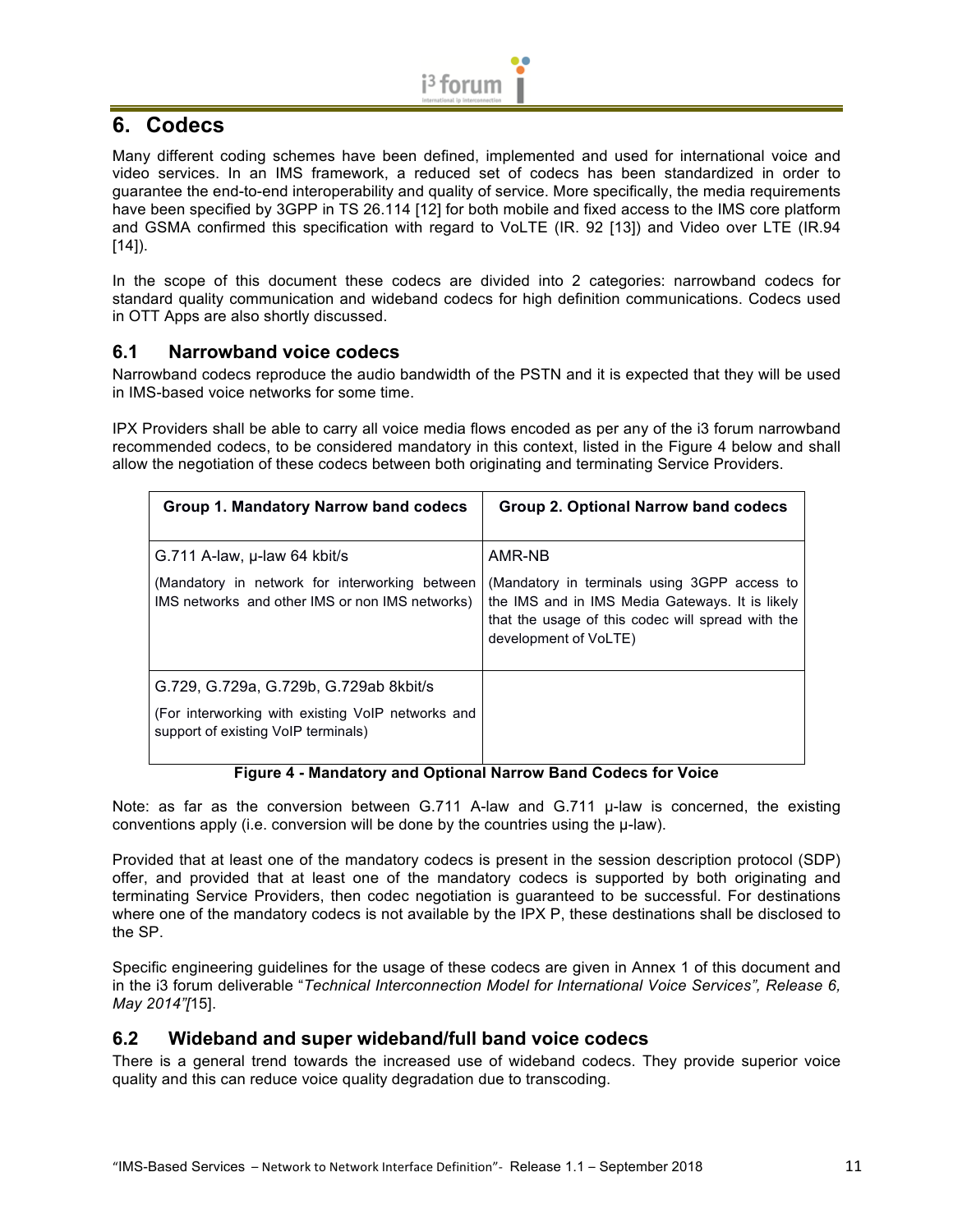

Support of wideband codecs by carriers is optional. However, when a carrier supports wideband codecs, this section applies and specifies what needs to be supported. The codecs that shall be supported for wideband transmission are:

| Group 1. Mandatory Wideband codecs                                                                                 | <b>Group 2. Optional Wideband codecs</b>                             |
|--------------------------------------------------------------------------------------------------------------------|----------------------------------------------------------------------|
| G.722 (generally used by fixed network<br>operators)                                                               | <b>EVS (Enhanced Voice Services) codec</b>                           |
| (Mandatory in network for interworking between<br>and other IMS or non IMS<br>IMS networks<br>networks)            |                                                                      |
| G.722.2 (AMR-WB, generally used by mobile<br>network operators)                                                    |                                                                      |
| (Mandatory in wideband terminals using 3GPP<br>access to the IMS and in IMS Media Gateways<br>supporting wideband) |                                                                      |
| (Mandatory for VoLTE in GSMA IR.92 [13])                                                                           | $\ldots$ . For Maximizing and Outline HMS discount Outline fun Mater |

#### **Figure 5 - Mandatory and Optional Wideband Codecs for Voice**

Note: The mandatory status is conditional on the support of wideband voice interconnection: if wideband voice interconnection is supported, then the Group 1 codecs in Figure 5 are mandatory.

Specific engineering guidelines for the use of these codecs are given in Annex 1 of this document and in the i3 forum deliverable "*Technical Interconnection Model for International Voice Services" [15].* Additional information about wideband voice codecs and their usages can be found in i3 Forum white paper "*Enabling HD Voice continuity in International calls"* [16]

With regard to superwideband/full band codecs for voice, it is worth mentioning that the codec EVS (Enhanced Voice Services), has been standardized by 3GPP to provide Enhanced Voice Services over IMS [17], and has been included in GSMA VoLTE IR.92 [13] as a mandatory codec if a superwideband / full band voice service is offered. First EVS trials have been carried out in 2016.

#### **6.3 Codecs supported for low bit rate transmission**

The usage of low bit rate transmission codecs is not foreseen in an IMS environment given that these codecs are typically used on legacy transmission platforms such as satellite links.

#### **6.4 Codecs supported by OTTs**

Notwithstanding that the voice traffic generated by OTTs exploits the Public Internet, there is today the delivery of this traffic towards PSTN/PLMN networks and, in the near future, the delivery towards IMS fixed/mobile networks.

For this reason, it is worth mentioning the most important codec used by OTTs: Opus. It is an evolution of the SILK voice codec developed by Skype, but it has been substantially modified and they are no longer interoperable. It has been specified by the IETF as the mandatory-to-implement high definition codec for WebRTC. Its characteristics are listed below:

*Encoding scheme*: Linear Prediction (Voice) and Modified Discrete Cosine Transform (music, or super wideband/full band speech)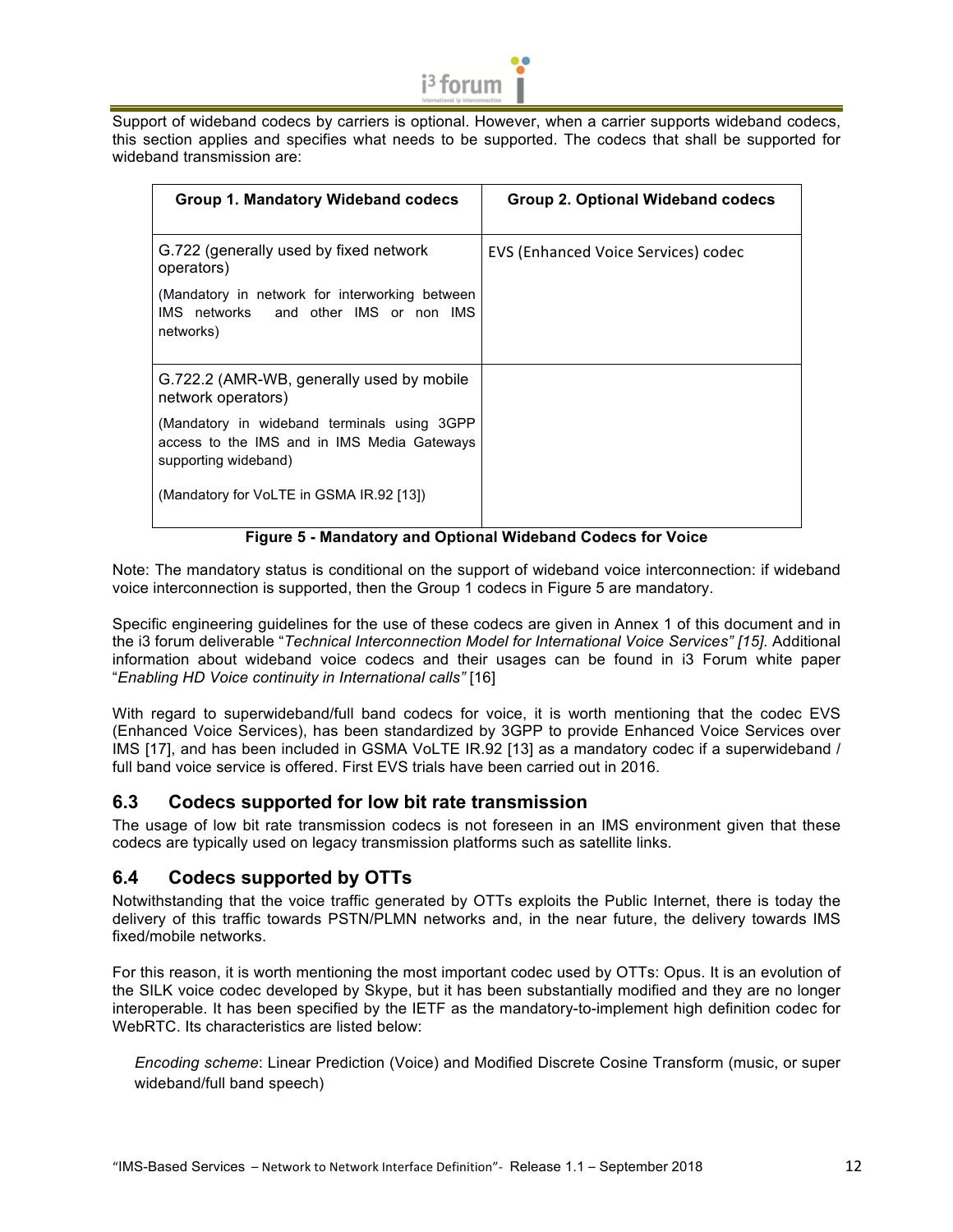

*Sample frequency*: Variable 8000-48000 Hz

*Bitrate*: Variable 6-510 kbps

*Other features*: Support for speech and music, support for mono and stereo, support for up to 255 channels (multistream frames)

i<sup>3</sup> forum

*Applications: Voice, music*

*License*: BSD (Berkeley Software Distribution)

#### **6.5 Basic Transcoding guidelines**

The control and monitoring of end-to-end QoS is one of the main objectives for an IPX Provider participating in a voice IMS session over IPX. As transcoding adversely affects the quality of the communications, *the following guidelines should be applied in all cases (note 1) for minimizing transcoding quality impairments:*

- *1. Transcoding should be avoided as it impairs speech quality.*
- *2. Wideband codec continuity with no transcoding offers the optimal quality scenario.*
- 3. Transcoding to narrowband codecs must be avoided unless it is the only way for a call to be *successfully established.*
- *4. A call, where transcoding between two different wideband codecs takes place, has better quality than the same call using a unique narrowband codec end-to-end, as stated in GSMA/3GPP docs* [13], [17], [18]. *The same principle applies between two wideband codecs of the same family; for example AMR-WB Robust Sorting and AMR-WB Bandwidth Efficient.*
- *5. No significant quality improvements are expected if a call, in some segments, is converted to wideband versus an end-to-end narrowband quality.*
- *6. If both narrowband and wideband codecs are offered in a voice IMS session, the wideband ones should be placed in the top priority positions in the SDP offer.*
- *7. The order of codec/packetization period preference is determined by the originating terminal and should be honored wherever possible;*
- 8. In the first instance it is the responsibility of Service Providers to support transcoding in order to *ensure successful voice interoperability for their services. Transcoding likelihood decreases if the originating Service Provider offers a wide range of codecs.*

Note 1: It should be noted that high quality codecs (e.g. super wideband or full band) with bandwidth larger than wideband may be handled as wideband codecs. The above transcoding principles may be applicable to high quality codecs as well.

#### **6.6 Codecs for Fax and DTMF transmission**

*Fax : for Fax transmission over IP, ITU-T Rec. T.38 shall be used*.

*DTMF*: for transmitting DTMF digits, [IETF RFC 4733 [19]]] shall be used as specified in Annex G of 3GPP TS 26.114 [12].

#### **6.7 Management of "early media" information**

The P-early media header shall be supported across the II-NNI together with all relevant values as specified in GSMA IR.92 [13] and IR.95 [11].

#### **6.8 Video codecs**

#### **6.8.1 Video codecs for display resolutions up to SD**

The below table provides the mandatory and the optional video codec for IMS services in case such a service is presented on a display that supports a maximum number of 576 lines.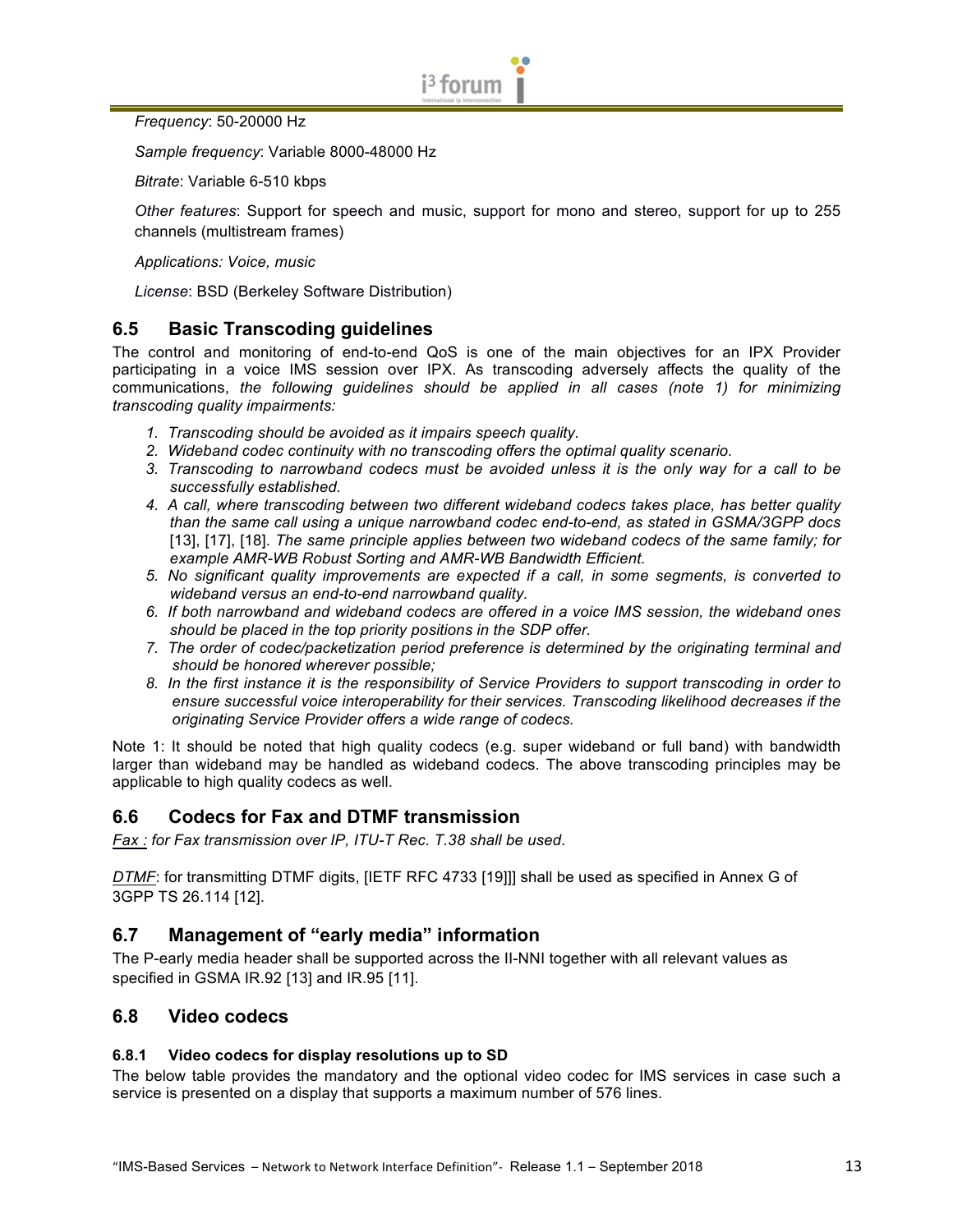

#### **Figure 6 - Mandatory and Optional Video Codecs**

Note: The mandatory configuration to be supported is the Constrained Baseline Profile (CBP) Level 1.2 as specified in section 3.3 of IR.94 [14] and support of level 3.1 is recommended as specified in [12].Examples for frame sizes and their assigned maximum frame rates are given in Table A-6 of the H.264 specification [20].

The granularity of profiles and levels of the optional H.265 (HEVC) codec is not the same as for the H.264 codec. In order to cover those frame sizes and frame rates as supported by the H.264 codec the following shall apply; when the H.265 codec is supported, it is recommended to support the Main Profile Level 3.1 as specified in [12]. Examples for frame sizes and their assigned maximum frame rates are given in Table A.7 of the H.265 specification [21].

It should be noted that there are other optional codecs, e.g. VP8, which is commonly used in case of WebRTC services. However the H.264 codec has recently been specified by IETF as mandatory codec to be implemented in WebRTC clients (browsers and non-browsers) in addition to the VP8 codec [28] Therefore support of VP8 is not needed for interoperability with WebRTC video services and remains optional for a Carrier / IPX Provider, unless the vast majority of the market solutions adopts this codec.

#### **6.8.2 Video codecs for display resolutions up to HD**

The table below provides the mandatory and the optional video codec for IMS services in case such a service is presented on a display that supports a maximum of 1088 lines.

| Group 1. Mandatory Video codecs (note) | Group 2. Optional Video codecs |  |  |
|----------------------------------------|--------------------------------|--|--|
| H.264 [20]                             | H.265 (HEVC) [21]              |  |  |

#### **Figure 7 - Mandatory and Optional Video Codecs**

Note: The mandatory configuration to be supported is the Main Profile Level 4.2. Examples for frame sizes and their assigned maximum frame rates are given in Table A-6 of the H.264 specification [20].

The granularity of profiles and levels of the optional H.265 (HEVC) codec is not the same as for the H.264 codec. In order to cover those frame sizes and frame rates as supported by the H.264 codec the following shall apply. When the H.265 codec is supported, it is recommended to support the Main Profile Level 4.1. Examples for frame sizes and their assigned maximum frame rates are given in Table A.7 of the H.265 specification [21].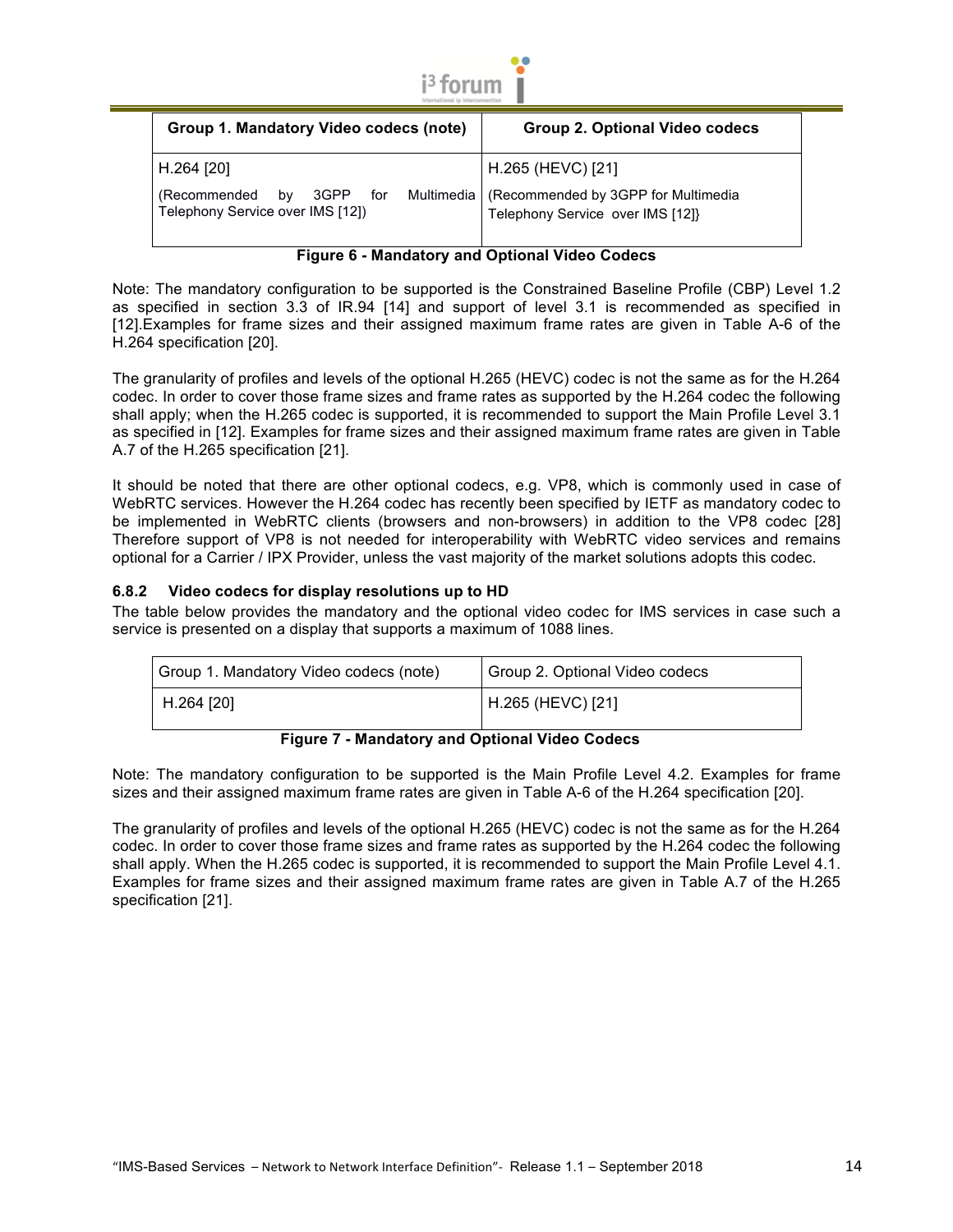# **7. QOS / DSCP Traffic Classifications**

Following GSMA IR.34 [4], to ensure consistent QoS parameters across the network, *MNOs (Service Providers) have to mark their packets to the correct traffic classes in accordance with Table 1 below. Header information should remain unchanged over the NNI (and thus end-to-end), unless agreed otherwise between Service Provider and IPX Provider.*

If the DSCP marking from the Service Provider cannot be trusted, the IPX Provider has to correct the marking to a pre-agreed default value before sending the packets to the correct service VLAN. On the NNI between IPX Providers, it is the responsibility of the sending IPX Provider to ensure that the DSCP marking can be trusted.

| <b>EPS</b><br>QoS | <b>GPRS/UMTS QoS Parameters</b> |                | <b>IP Transport</b>             |                               | <b>IPX QoS</b>          | <b>Ethernet</b><br><b>Transport</b> |                |               |
|-------------------|---------------------------------|----------------|---------------------------------|-------------------------------|-------------------------|-------------------------------------|----------------|---------------|
| QCI               | <b>Traffic Class</b>            | <b>THP</b>     | <b>Signalling</b><br>indication | <b>Diffserv</b><br><b>PHB</b> | <b>DSCP</b>             | <b>Traffic Class</b>                | <b>CoS</b>     | <b>Binary</b> |
| 1                 |                                 |                |                                 |                               | 10111                   | Conversation                        |                |               |
| $\overline{2}$    | Conversation<br>al              | N/A            | N/A                             | EF                            | $\overline{0}$          | al                                  | 5              | 101           |
| 3                 |                                 |                |                                 |                               |                         |                                     |                |               |
| $\overline{4}$    | Streaming                       | N/A            | N/A                             | <b>AF41</b>                   | 10001<br>0              | Streaming                           | 4              | 100           |
| 5                 |                                 | 1              | Yes                             | AF31                          | 01101                   |                                     | 3              | 011           |
|                   |                                 |                | (see note)                      |                               | 0                       |                                     |                |               |
| 6                 | Interactive                     |                | <b>No</b>                       | AF32                          | 01110<br>$\mathbf 0$    | Interactive                         | 3              | 011           |
| $\overline{7}$    |                                 | $\overline{2}$ | <b>No</b>                       | AF21                          | 01001<br>$\mathbf 0$    |                                     | $\overline{2}$ | 010           |
| 8                 |                                 | 3              | No                              | AF11                          | 00101<br>$\overline{0}$ |                                     | 1              | 001           |
| 9                 | Background                      | N/A            | N/A                             | <b>BE</b>                     | 00000<br>$\Omega$       | Background                          | 0              | 000           |

#### Table 1 – QoS information and their mapping to CoS & DSCP values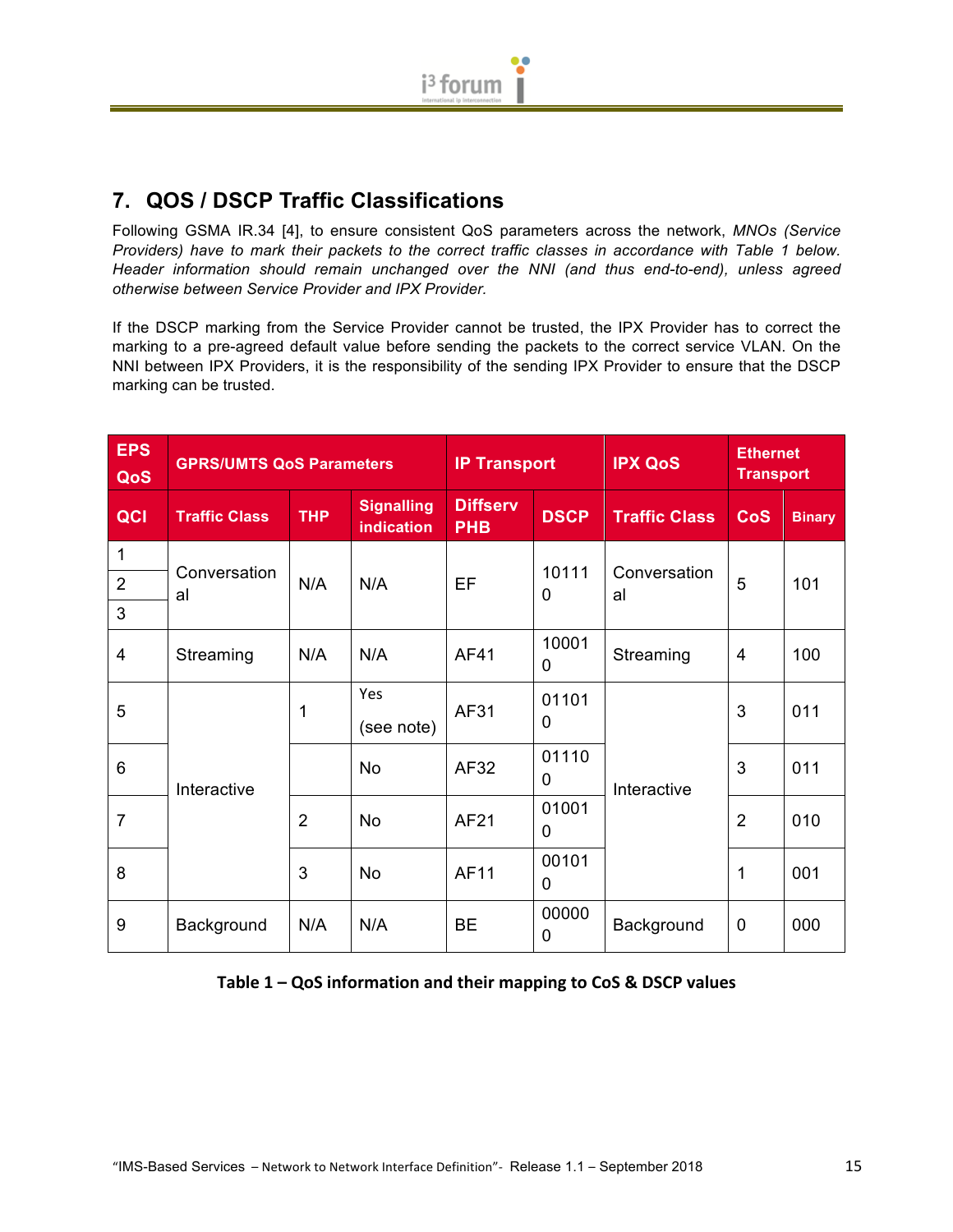

#### *NB Codecs engineering guidelines*

#### **Packetisation period for mandatory Narrow Band codecs:**

- for G.711 A-law and μ-law, the packetisation period shall be 20 ms.
- for G.729, G.729a, G.729b, G.729ab, the packetisation period shall be 20 ms.

#### **Payload type definition for mandatory Narrow Band codecs:**

- G.711 A-law PT= 8 Static
- G.711 μ-law PT= 0 Static
- G.729, G.729a PT= 18 Static
- G.729b, G.729ab PT= 18 Static. Optional parameter "annexb" may be used according to RFC 4855 [33]

i<sup>3</sup> forum

#### **Packetisation period for other (optional) Narrow Band codecs:**

• for AMR-NB the packetisation period shall be 20 ms.

#### **Payload type definition for other Narrow Band codecs:**

• AMR-NB PT=Dynamic as defined in RFC 4867 [25]

#### *WB Codecs engineering guidelines*

The requirements for AMR-WB are taken from GSMA PRD IR.36 [18] and RFC 4867 [25]. The requirements for G.722 are taken from New Generation Dect-ETSI TS 102 527-1; New Generation DECT, Part 1 Wideband Speech.

AMR-WB can operate in a 9 modes at source codec bit rate of 23.85 kbit/s, 23.05 kbt/s, 18.25 kbit/s, 15.85 kbit/s, 14.25 kbit/s, 12.65 kbt/s, 8.85 kbt/s,6.60 kbit/s. The AMR-WB configurations specified for 2G and 3G are:

 $WB-Set$  0 =  $\leftarrow$  12.65 - 8.85 - 6.60  $WB-Set$  2 =  $\frac{1}{3}$ 15.85 - 12.65 - 8.85 - 6.60<sup> $\frac{1}{3}$ </sup> WB-Set 4 =  $\frac{12.85}{200}$  = 12.65 8.85 6.60<sup> $\frac{1}{2}$ </sup>

No other combination of the 9 AMR-WB modes is allowed for voice telephony. The other modes of AMR-WB may be used for other applications.

All these 3 supported configurations are TrFO compatible. However, WB-Set 0 is the guaranteed minimum common denominator mandatory for all configurations and shall be supported. This configuration also includes DTX, i.e. WB-SID frames and no data transmission during inactive speech; support of SID frames in reception is mandatory; generation is optional. All other modes are optional. G.722 shall be supported at a bit rate of 64 kbit/s.

#### **Packetisation period for mandatory Wideband codecs**

- for G.722, packetisation period shall be 20 ms
- for AMR-WB, packetisation period shall be 20 ms

#### **Payload type definition for mandatory Wideband codecs**

- G.722 PT=9 Static
- AMR-WB Dynamic as defined in RFC 4867 [25]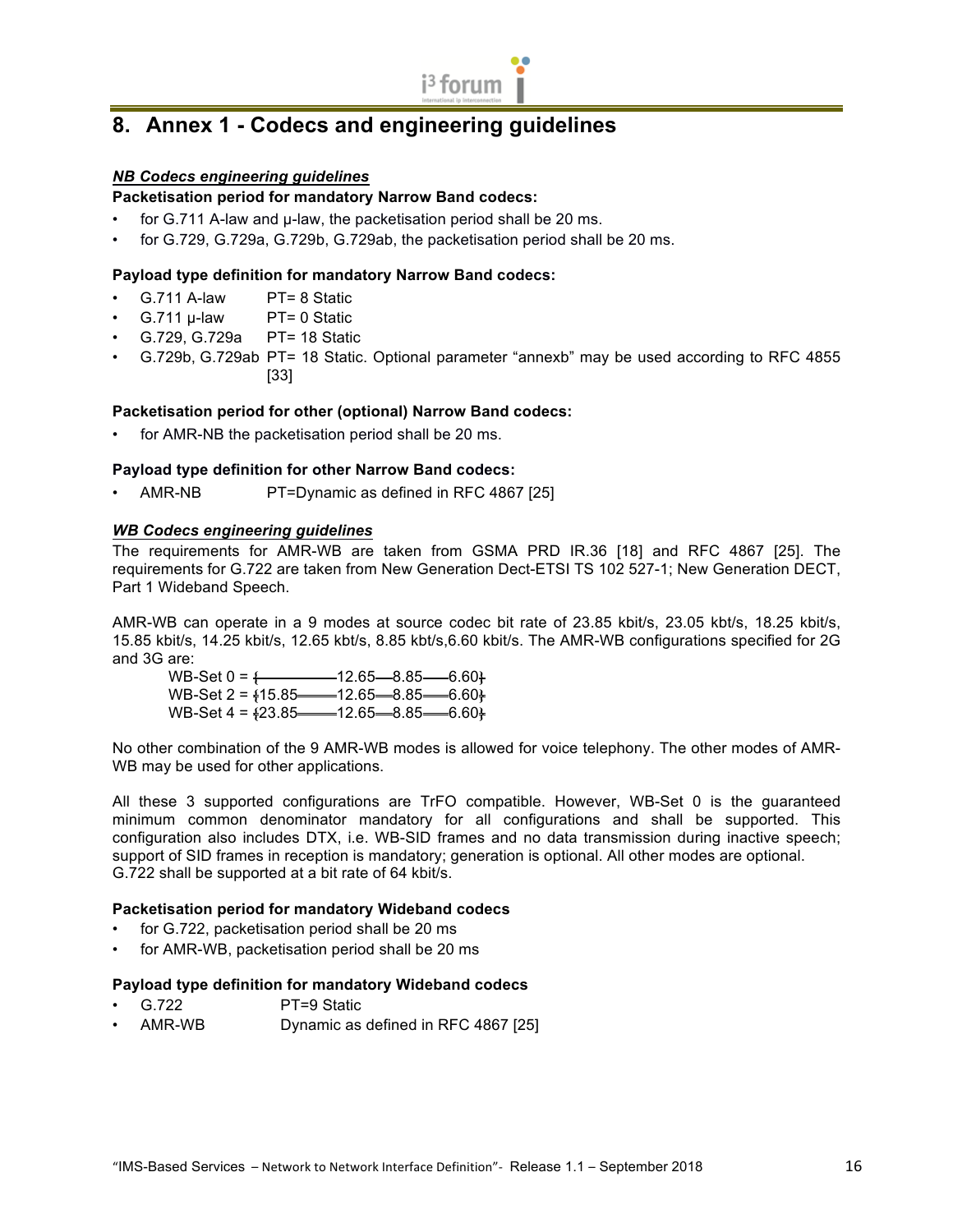

# **9. Annex 2 – Services' Configuration at NNI**

On the basis of surveys carried out among International Carriers as well as results from GSMA studies, it has been recognized that the implementation time of IPX interconnection can last some months implying an unacceptable waste of time and resources.

One of the issue which takes time to be finalized is the service's configuration at the NNI and this issue gets even more relevance in an IMS environment due to the large set of services which can be transported over IMS.

*i3 forum considers useful to propose a limited set of alternative solutions for services' configurations at NNI not aiming to a unique international standard but to identify recognized best practices making easier and quicker the convergence of the interconnecting parties towards a unique service' configuration map.*

*The final target is to agree, jointly with GSMA, a reasonable set of configurations, tentatively two or max three. These configurations should be considered strongly recommended at the interface between two Carriers (i.e. IPX Providers); whereas they should be considered as suggested configurations at the interface between a MNO (i.e. Service Provider) and a Carrier (i.e. IPX Provider).*

#### **9.1 Criteria for selecting the target configurations**

Assuming a correct NNI design which guarantees QoS requirements and correct charging for all listed services; the selection criteria have to meet the basic requirements of:

- i. minimizing the cost of implementation/configuration, in terms of man power;
- ii. minimizing the time of implementation/configuration of the services
- iii. maximizing the level of security.

The following criteria have been identified for selecting the target configurations (no hierarchical order is assumed):

- 1) Operational efficiency, in terms of configuration time and use of resources;
- 2) Technical capabilities of SPs to separate services;
- 3) Different network equipment managing the media and signalling flows;
- 4) Different charging schemes among the listed services, both between SPs as well as between SP and IPX P
- 5) Different addressing and routing schemes to be applied to the listed services;
- 6) Different QoS requirements among the listed services (it is considered equivalent the adoption of Traffic Classes or Quality Class Identifiers for specifying the quality requirements of various services);
- 7) Specific Fault Management requirements;
- 8) Allocation of legacy services (e.g. Sigtran, GRX, VoIP).
- 9) Financial value of listed service.

#### **9.2 Service bundles**

In the following a proposed services' configuration is given making bundles of services considering the criteria listed above:

a) **Voice services (CS based -> VoIP and Voice over IMS) including the related signalling information:** for voice services two possible configurations are suggested being this service is too «sensitive» and it is unavoidable to follow several options.

The first configuration considers the aggregation of legacy VoIP and VoIMS into one VLAN; the second configuration considers the separation of the legacy VoIP and the VoIMS into two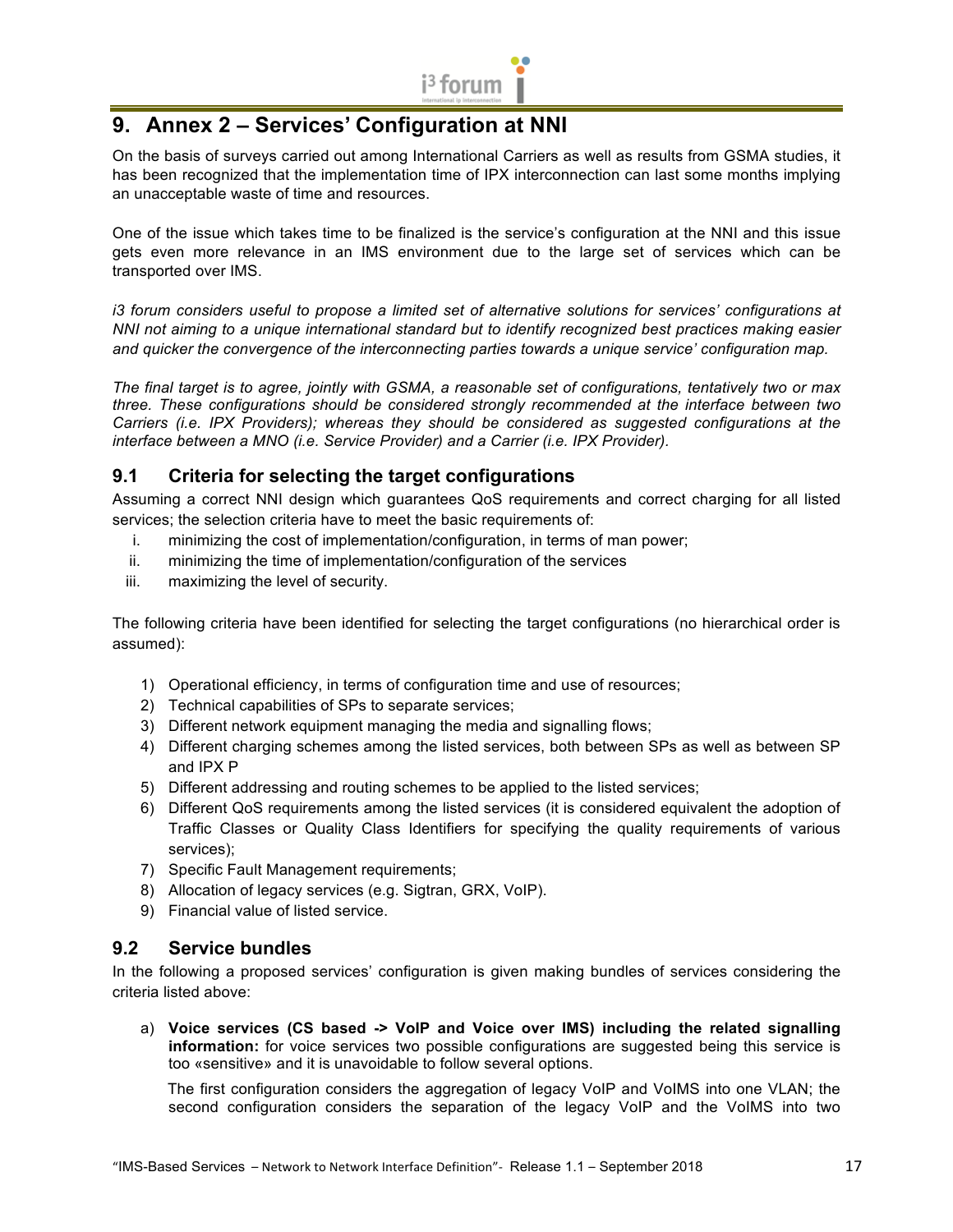

different VLANs. Rationale: the "*aggregation*" is considered since the same equipment and routing system are used together with the same charging criteria, the "*separation*" is considered due to the high level of sensitiveness of the service and when IMS platform is regarded as a separate platform.

It is worth outlining that in the above case signalling is always associated with the related media flow. More specifically for VoIP, SIP signalling is configured with the same VLAN of the VoIP media flow. For Voice over IMS, the 3 signalling types:

- i. SIP signalling for IMS registration;
- ii. SIP IMS Signalling for an interconnecting call;
- iii. SIP IMS Signalling for a roaming call.

are always configured in the same VLAN than the IMS media flow.

- b) **Videocall over IMS/LTE:** "*aggregated"* (i.e. in the same VLAN) with IMS Voice. Rationale: the two services share the same network equipment and routing system and, in principle, there is no difference between Voice (1 media stream) and Video (2 media streams including voice).
- c) **Data Services (GRX, LTE Data and S8HR):** "*aggregated"* in the same VLAN: Rationale: traffic already received by a Carrier/IPX Provider aggregated and it shares the same network equipment and routing system.

With regard to the agreed specification of VoLTE roaming configuration based on the usage of data transport exploiting the S8 interface, since the Carrier (IPX Provider) will receive this traffic aggregated with the Data Services, it is unavoidable to "aggregate" in the same VLAN of Data Service also this S8 HR traffic. This aggregation implies that GRX, LTE Data and S8HR packets though all encapsulated in GTP tunnel - all need to be tagged by the Mobile Operator with the right class of service.

Operationally this traffic is managed as an IPX Transport service.

- d) **Sigtran and Diameter Signalling:** "*aggregated"* in the same VLAN or "*separated*" in two VLANs. Rationale: the two options are equivalent and it is up to parties to agree a the most suitable solution.
- e) **Leased Line equivalent:** in a separate VLAN. Rationale: being service unaware, it is desirable to confine it in a separated unique logical channel. In addition, this service is intrinsically different from (GRX, LTE Data, S8HR) and has to be separated in a different VLAN.

Operationally this traffic is managed as an IPX Transport service.

f) **RCS (IM, video share, presence without voice and video services):** analysis in progress. No clear position for the time being; i3 forum welcomes GSMA guidelines for RCS interworking charging schemes.

The following tables summarises the guidelines given above:

- $\triangleright$  Configuration set "A" which requires the minimum number of VLANs (4 + RCS) aggregating both voice services and signalling services
- $\triangleright$  Configuration set "B" which requires an intermediate number of VLANs (5 + RCS) separating either voice services (B1) or signalling services (B2)
- $\triangleright$  Configuration set "C" which requires the maximum number of VLANs (6 + RCS) separating both voice services and signalling services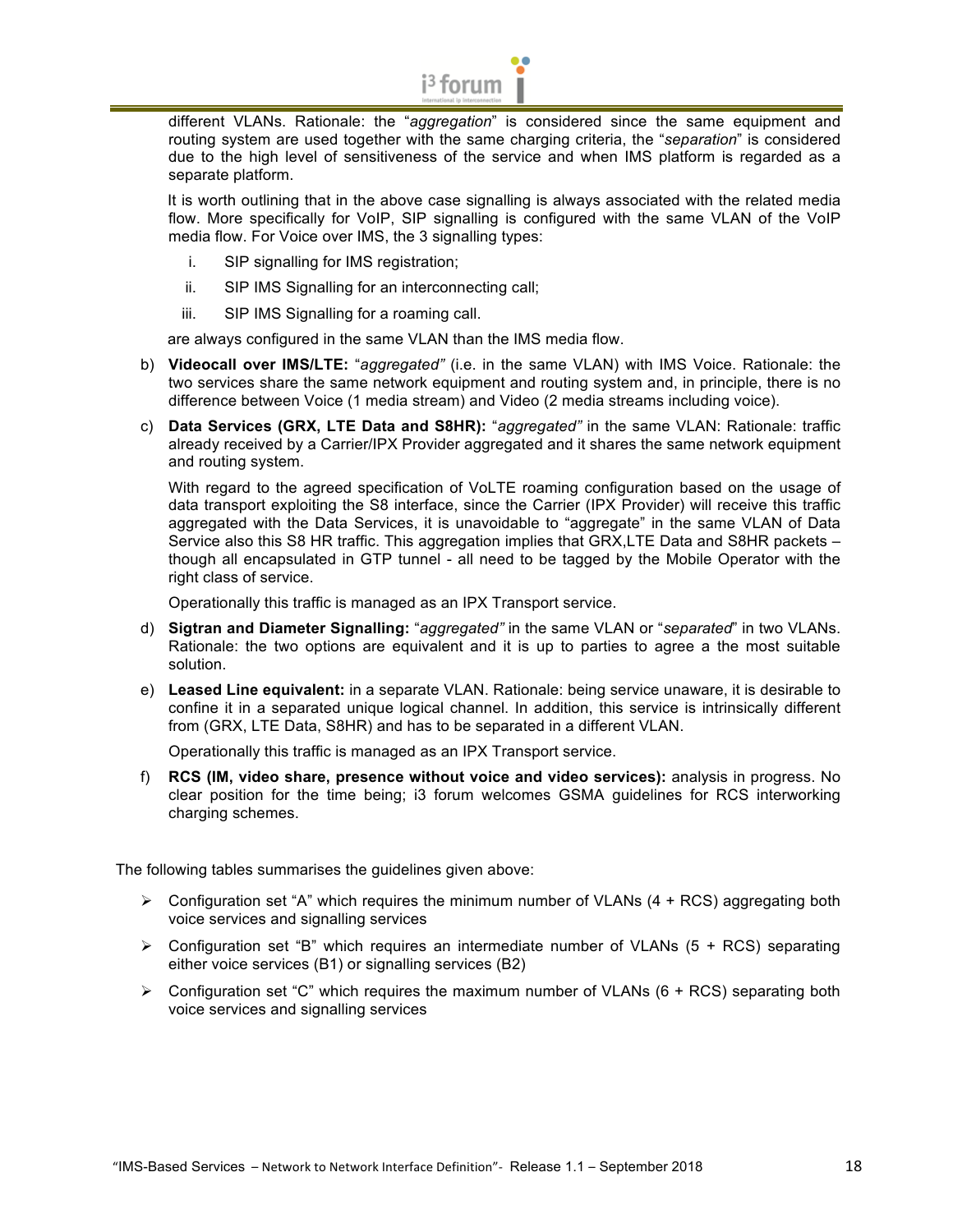

| <b>Configuration Set "A"</b><br>(minimum VLAN number)                                                         | <b>Configuration Set "B1"</b>                                                                                                                     | <b>Configuration Set "B2"</b><br>(Intermediate VLAN number)   (Intermediate VLAN number) | <b>Configuration Set "C"</b><br>(maximum VLAN number)                                                                          |
|---------------------------------------------------------------------------------------------------------------|---------------------------------------------------------------------------------------------------------------------------------------------------|------------------------------------------------------------------------------------------|--------------------------------------------------------------------------------------------------------------------------------|
| ■ 1 VLAN for<br>VolP+VoIMS +Video oIMS<br>(it includes signalling)                                            | <b>1 VLAN for VoIP</b> (it includes<br>related signalling)<br><b>E</b> 1 VLAN for VoIMS +Video<br><b>oIMS</b> (it includes related<br>signalling) | $\blacksquare$ 1 VLAN for<br>VoIP+VoIMS +Video oIMS<br>(it includes signalling)          | 1 VLAN for VolP (it<br>includes related<br>signalling)<br>1 VLAN for VoIMS + Video<br>olMS (it includes related<br>signalling) |
| <b>1 VLAN for (GRX+ LTE Data</b><br>$+$ S8HR)                                                                 | $\vert$ 1 VLAN for (GRX+ LTE Data + $\vert$ 1 VLAN for (GRX+ LTE Data +<br>S8HR)<br>(via an IPX Transport service) (via an IPX Transport service) | S8HR)<br>(via an IPX Transport service)                                                  | <b>1 VLAN for (GRX+ LTE Data</b><br>$+$ S8HR)<br>(via an IPX Transport service)                                                |
| 1 VLAN for (Sigtran+<br>Diameter)                                                                             | 1 VLAN for (Sigtran+<br>Diameter)                                                                                                                 | <b>1 VLAN for Sigtran</b><br><b>1 VLAN for Diameter</b>                                  | <b>1 VLAN for Sigtran</b><br><b>1 VLAN for Diameter</b>                                                                        |
| <b>1 VLAN for LL equivalent</b><br>(L2 / L3)<br>(via an IPX Transport service) (via an IPX Transport service) | <b>1 VLAN for LL equivalent</b><br>(L2 / L3)                                                                                                      | <b>1 VLAN for LL equivalent</b><br>(L2 / L3)<br>(via an IPX Transport service)           | <b>1 VLAN for LL equivalent</b><br>(L2 / L3)<br>(via an IPX Transport service)                                                 |
| RCS (all services): further  <br>analysis needed                                                              | RCS (all services): further<br>analysis needed                                                                                                    | RCS (all services): further<br>analysis needed                                           | RCS (all services): further<br>analysis needed                                                                                 |
| 4 VLAN <sub>s</sub> +RCS                                                                                      | 5 VLAN <sub>s</sub> +RCS                                                                                                                          | 5 VLAN <sub>s+RCS</sub>                                                                  | <b>6 VLANs+RCS</b>                                                                                                             |

Table 2 - Proposed Service configuration maps